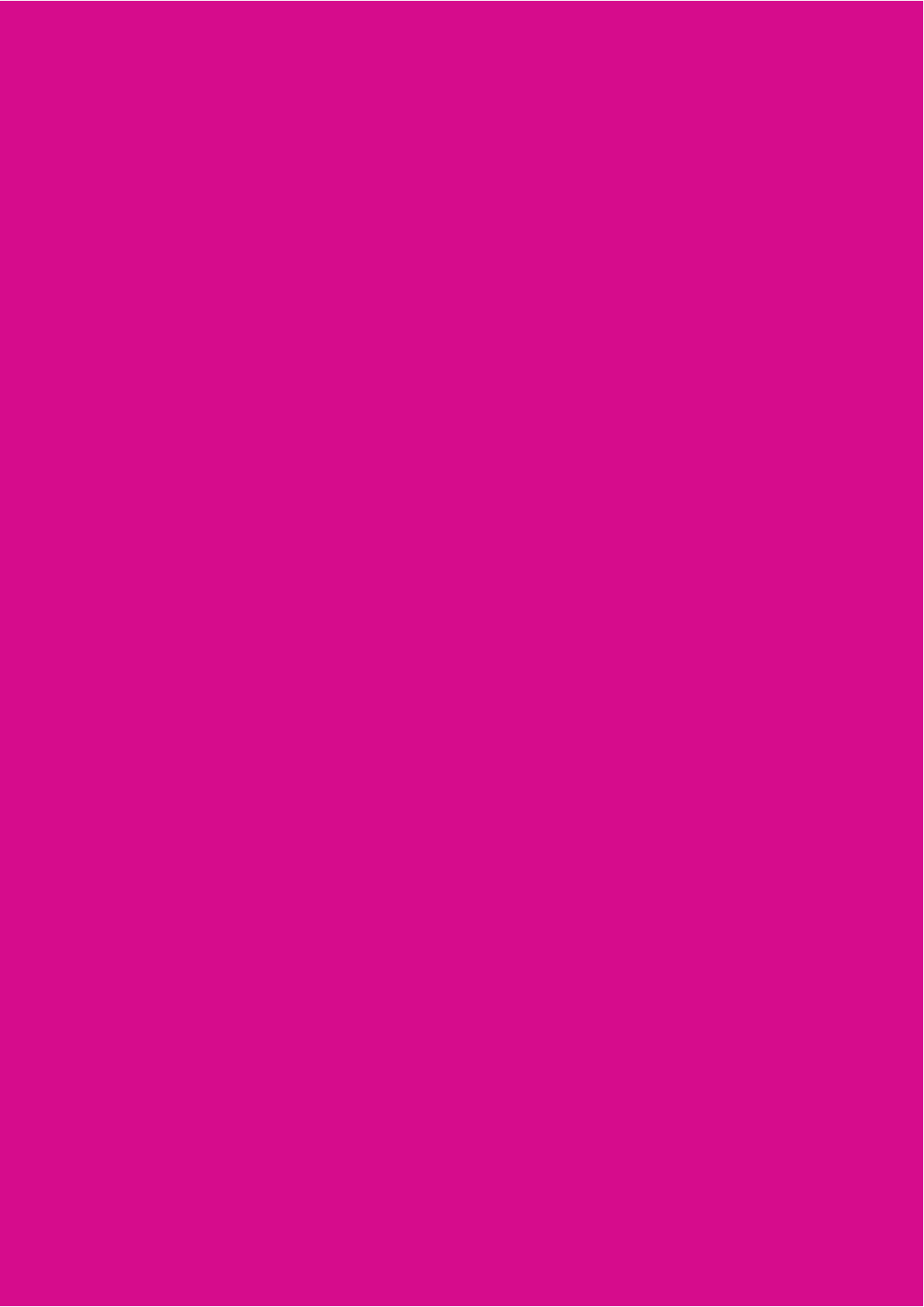# About

*Reform* is established as the leading Westminster think tank for public service reform. We are dedicated to achieving better and smarter public services. Our mission is to set out ideas that will improve public services for all and deliver value for money.

We work on core sectors such as health and social care, education, home affairs and justice, and work and pensions. Our work also covers issues that cut across these sectors, including public service design and delivery and digital public services.

We are determinedly independent and strictly non-party in our approach.

*Reform* is a registered charity, the Reform Research Trust, charity no.1103739. This publication is the property of the Reform Research Trust.

The arguments and any errors that remain are the authors' and the authors' alone.

#### **About** *Reform* **Policy**

*Reform Policy are in-depth research reports focusing on a specific challenge facing* public services. They provide a detailed and evidence-based examination of the issues and put forward implementable recommendations to government, public sector bodies and other key stakeholders to help deliver better public services for all.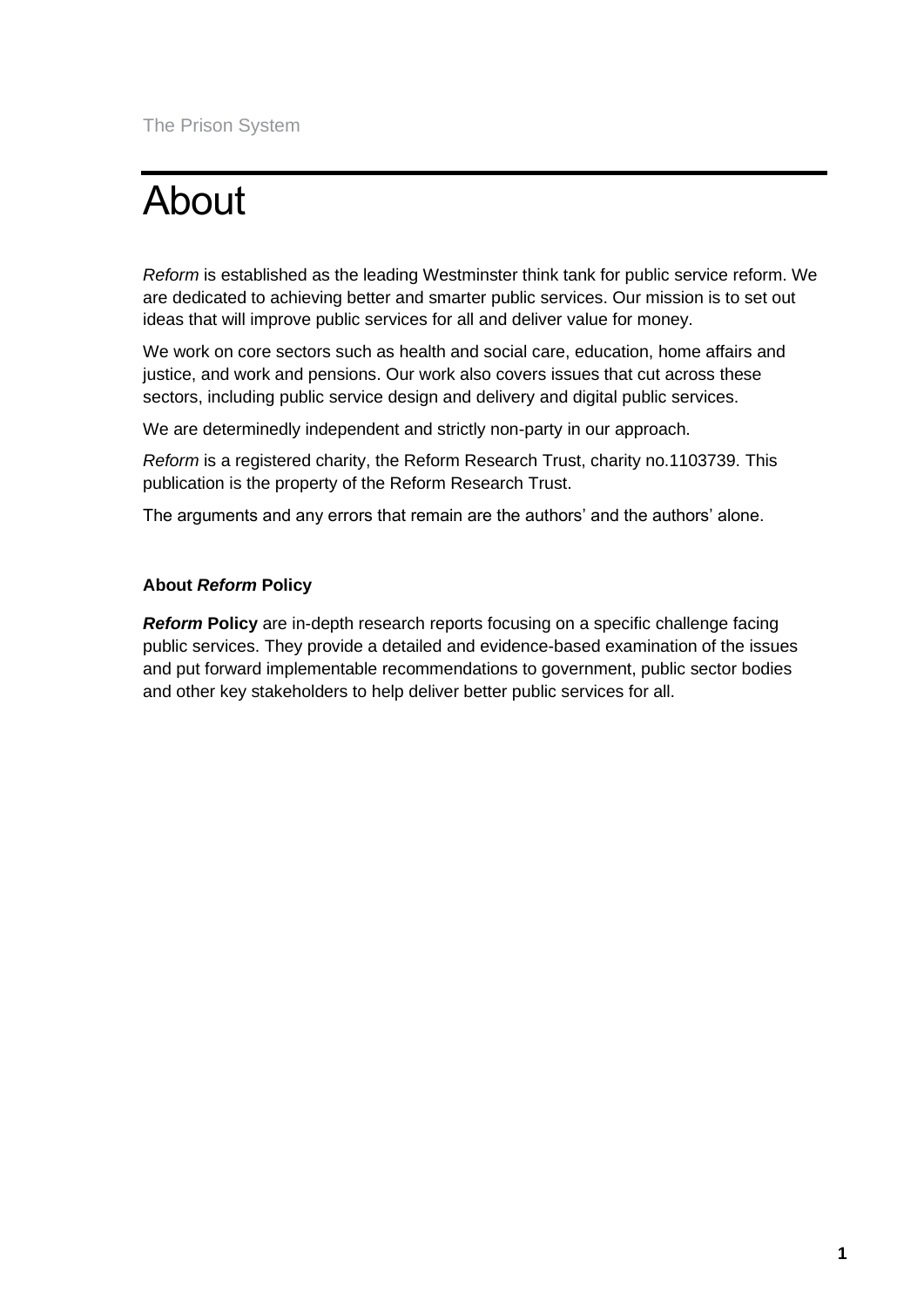# <span id="page-3-0"></span>Acknowledgements

#### **External reviewers**

The author would like to thank Oliver Lodge, Director, and Harry Hagger Johnson, Senior Analyst, Ministry of Justice value-for-money, National Audit Office; and Peter Dawson, Director, Prison Reform Trust; for their comments on an earlier draft of this paper.

#### **Interviewees**

The author would like to express their gratitude to the four individuals and organisations who were interviewed as part of the research for this paper and agreed to be acknowledged:

Harry Hagger Johnson, Senior Analyst, Ministry of Justice value-for-money, National Audit **Office** 

John Samuels QC, President, Prisoners Education Trust

Oliver Lodge, Director, Ministry of Justice value-for-money, National Audit Office Paula Harriott, Head of Prisoner Engagement, Prison Reform Trust

And two individuals who preferred to remain anonymous.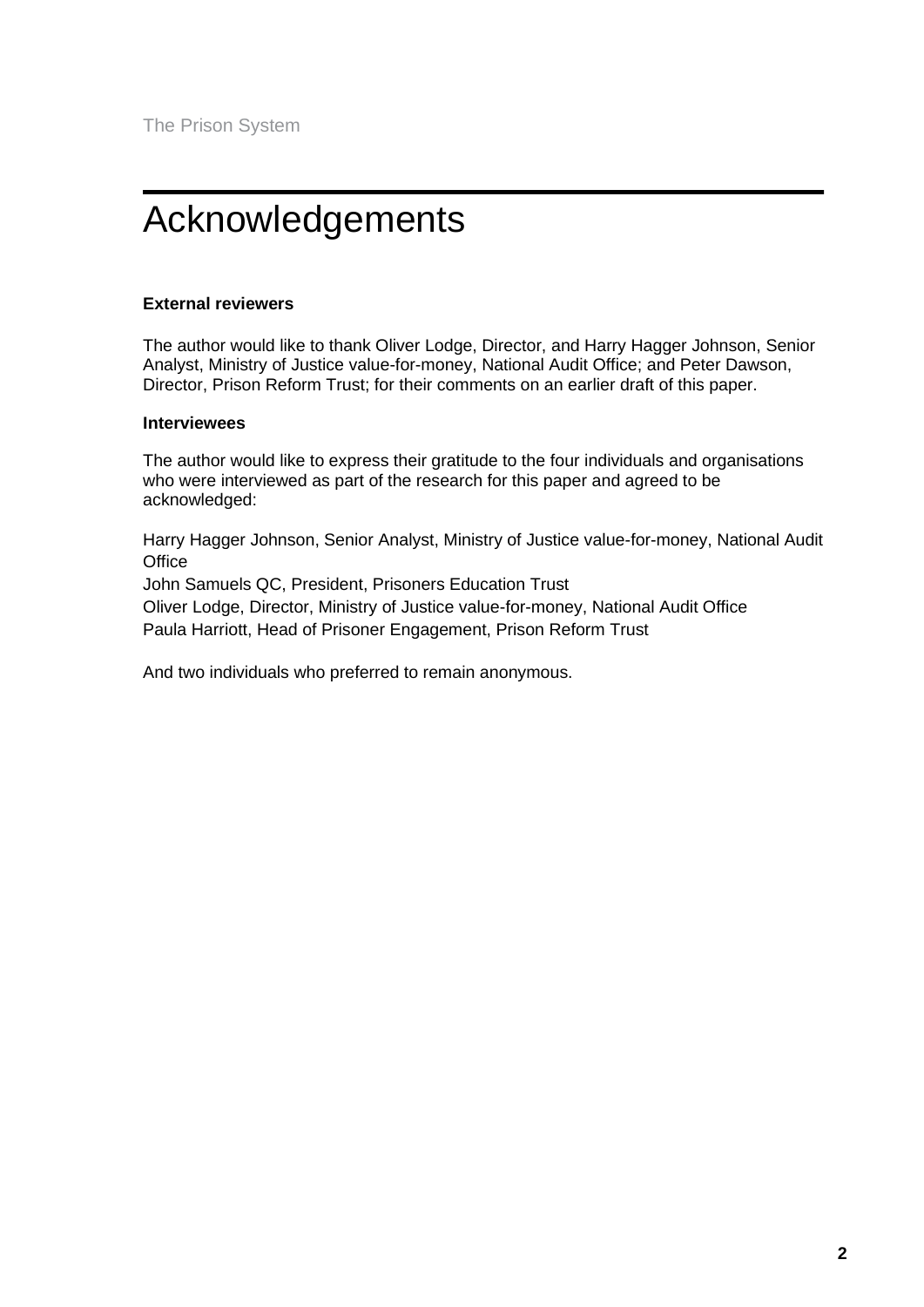## **Contents**

| 1.  |  |  |
|-----|--|--|
| 1.1 |  |  |
| 1.2 |  |  |
| 2.  |  |  |
| 2.1 |  |  |
| 2.2 |  |  |
| 2.3 |  |  |
| 2.4 |  |  |
| 3.  |  |  |
| 3.1 |  |  |
| 3.2 |  |  |
| 4.  |  |  |
| 4.1 |  |  |
| 4.2 |  |  |
| 4.3 |  |  |
|     |  |  |
|     |  |  |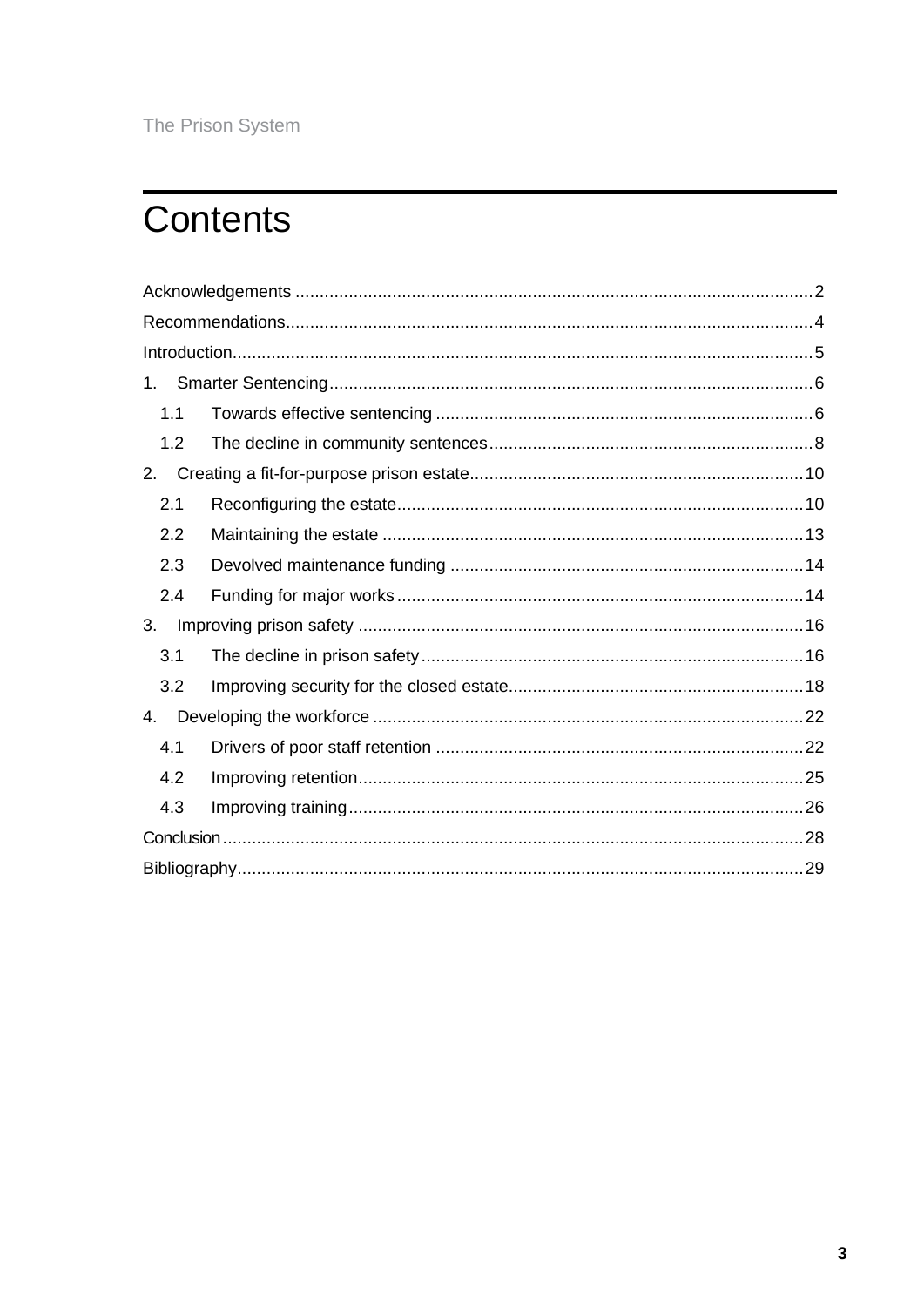## <span id="page-5-0"></span>Recommendations

**Recommendation 1:** The Ministry of Justice should launch a consultation on the use of custodial sentences and consider the impact of implementing a ban on, or presumption against, short custodial sentences. It should also consider how to make magistrates more willing to use and improve their understanding of a community sentence, as they are less expensive than prison sentences and, on average, more effective at reducing reoffending.

**Recommendation 2:** The Ministry of Justice should develop a strategy for future prison closures which considers various factors such as their location, efficiency and effectiveness or whether they would be too difficult to replace. This will help the Government to create a more fit-for-purpose estate.

**Recommendation 3:** The Ministry of Justice should devolve a portion of the facilities management budget to prison governors. This could allow for minor maintenance problems to be addressed more quickly by local provision.

**Recommendation 4:** The Government should fund the Ministry of Justice £900 million to address the growing maintenance backlog in prisons, to improve standards of decency and safety.

**Recommendation 5:** The Government should ensure that the Ministry of Justice receives additional annual funding to sustain new and improved prison security measures, so that prisons can continue to disrupt the supply of contraband in the long term.

**Recommendation 6:** Her Majesty's Treasury should ensure that Her Majesty's Prison and Probation Service has enough funding to close the pay gap between Closed and Fair & Sustainable pay grades by 2027, to end the two-tier pay system for Her Majesty's Prison and Probation Service staff.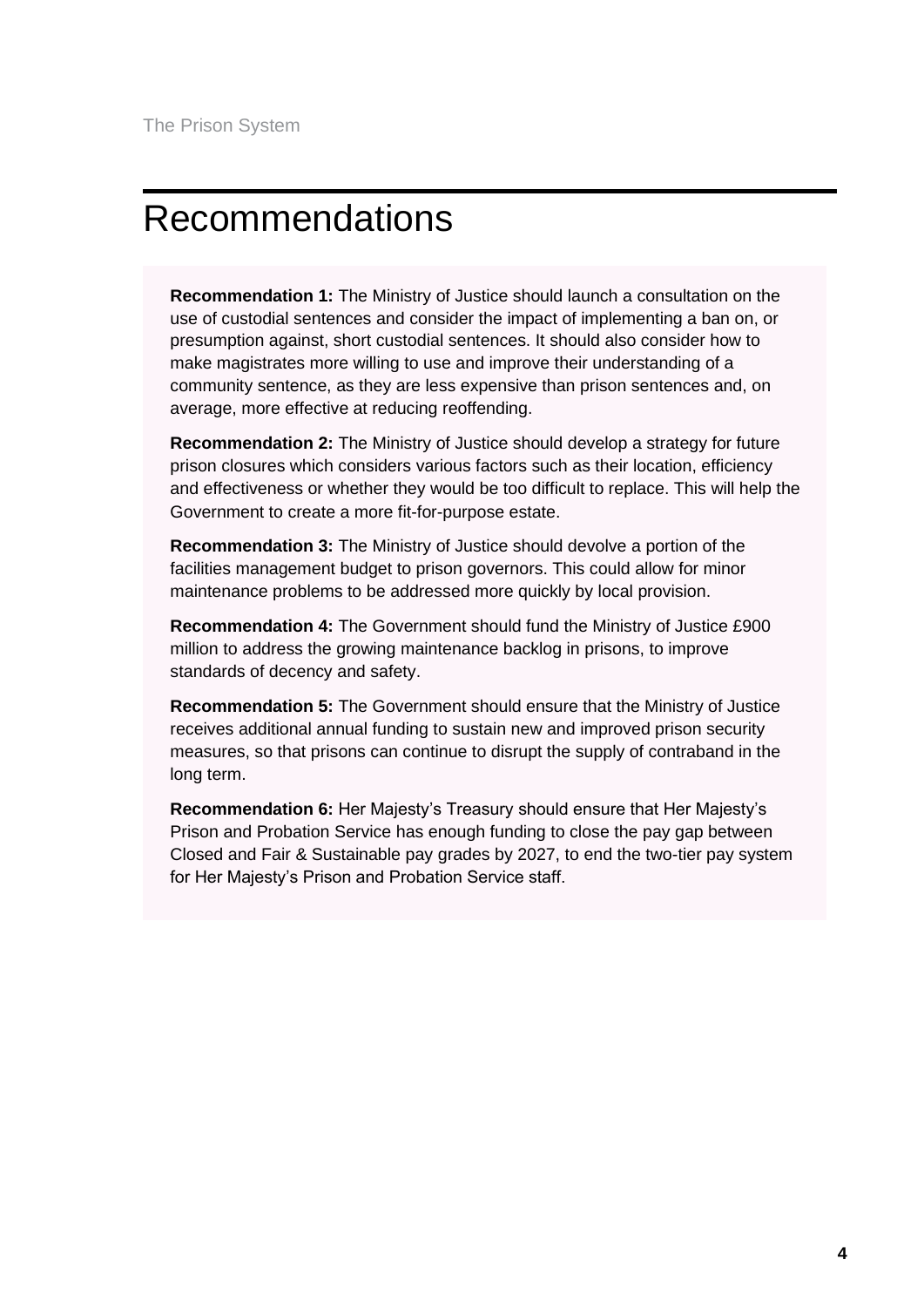## <span id="page-6-0"></span>Introduction

In 2016 the Government published a landmark White Paper, 'Prison Safety and Reform', which promised to deliver much-needed changes to the prison system.<sup>1</sup> It committed to address poor safety for staff and prisoners, high levels of assaults, the poor condition of the estate, poor retention in the workforce, and ultimately poor outcomes for reoffending.

Since the Government laid out its plans for "the biggest overhaul of our prisons in a generation" progress has been poor in several key areas:<sup>2</sup>

- > Prisoner-on-prisoner and prisoner-on-staff assaults have increased by 30 per cent since 2016. $^3$
- > Incidents of prisoners self-harming have increased by 65 per cent since 2016. <sup>4</sup>
- > The leaving rate for Band 3-5 staff operational prison officers has increased by 32 per cent since 2016.<sup>5</sup>
- > In the 12 months to March 2019, 17 per cent of drug tests on prisoners were positive.<sup>6</sup>
- > Nearly £529 million intended for spending on the prison estate has been diverted to spending on the day-to-day running of prisons since 2016.<sup>7</sup>

Significant resource pressures on prisons are likely to have held back the progress of reforms. The White Paper promised prisons the "resources, authority and tools" to address these challenges, but real-terms resource spending on prisons fell in 2016-17 and 2017-18.<sup>8</sup> Her Majesty's Inspectorate of Prisons (HMIP) has highlighted that "reduced resources, both in terms of staff and investment [has] made it extremely difficult" to run prisons.<sup>9</sup>

Increasing spending is an opportunity to make progress – if targeted effectively.<sup>10</sup> In 2018-19, Her Majesty's Prison and Probation Service's (HMPPS) resource budget rose by 4 per cent in real terms to over £3.9 billion. Several further commitments have been made: £2.5 billion for 10,000 additional prison places, £100 million for enhanced security, and £156 million for maintenance.<sup>11</sup> To make the most of this increased spend the Government should focus on four priorities: more effective sentencing policies, creating a fit-forpurpose prison estate, improving prison safety, and developing the workforce.

<sup>1</sup> Ministry of Justice, *Prison Safety and Reform*, 2016.

 $<sup>2</sup>$  lbid., 4.</sup>

<sup>&</sup>lt;sup>3</sup> Her Majesty's Prison and Probation Service, 'Table 1: Annual Safety in Custody Summary Statistics, England and Wales', Safety in Custody Statistics - Summary Tables, Safety in Custody: Quarterly Update to June 2019, 31 October 2019. 4 Ibid.

<sup>&</sup>lt;sup>5</sup> Her Majesty's Prison and Probation Service, 'Table 8e: Underlying Leaving Rate of Permanent Staff in Main Grades, by Structure and Division', Her Majesty's Prison and Probation Service Workforce Statistics Bulletin England and Wales, HM Prison and Probation Service Workforce Quarterly: March 2019, 16 May 2019.

<sup>&</sup>lt;sup>6</sup> Her Majesty's Prison and Probation Service, 'Table 7.2: Positive Random Mandatory Drug Tests, by Drug Type, 12 Months to March 1999 to 12 Months to March 2019', Annual HMPPS Digest 2019/19, Annual HMPPS Digest 2019/19, 25 July 2019. Comparable data from 2016 is unavailable.

<sup>7</sup> HM Treasury, *Main and Supplementary Estimates*, 2015.

<sup>8</sup> Ministry of Justice, *Prison Safety and Reform*, 3; Prison Reform Trust, *Prison: The Facts*, 2019, 5.

<sup>9</sup> HM Inspectorate of Prisons, *HM Chief Inspector of Prisons for England and Wales Annual Report 2018–19*, 2019, 7.

<sup>10</sup> House of Commons Library, *Estimates Day: Ministry of Justice Spending*, 2018, 7.

<sup>11</sup> Ministry of Justice, 'Prisons Receive £156 Million Maintenance Boost', Press Release, 27 October 2019.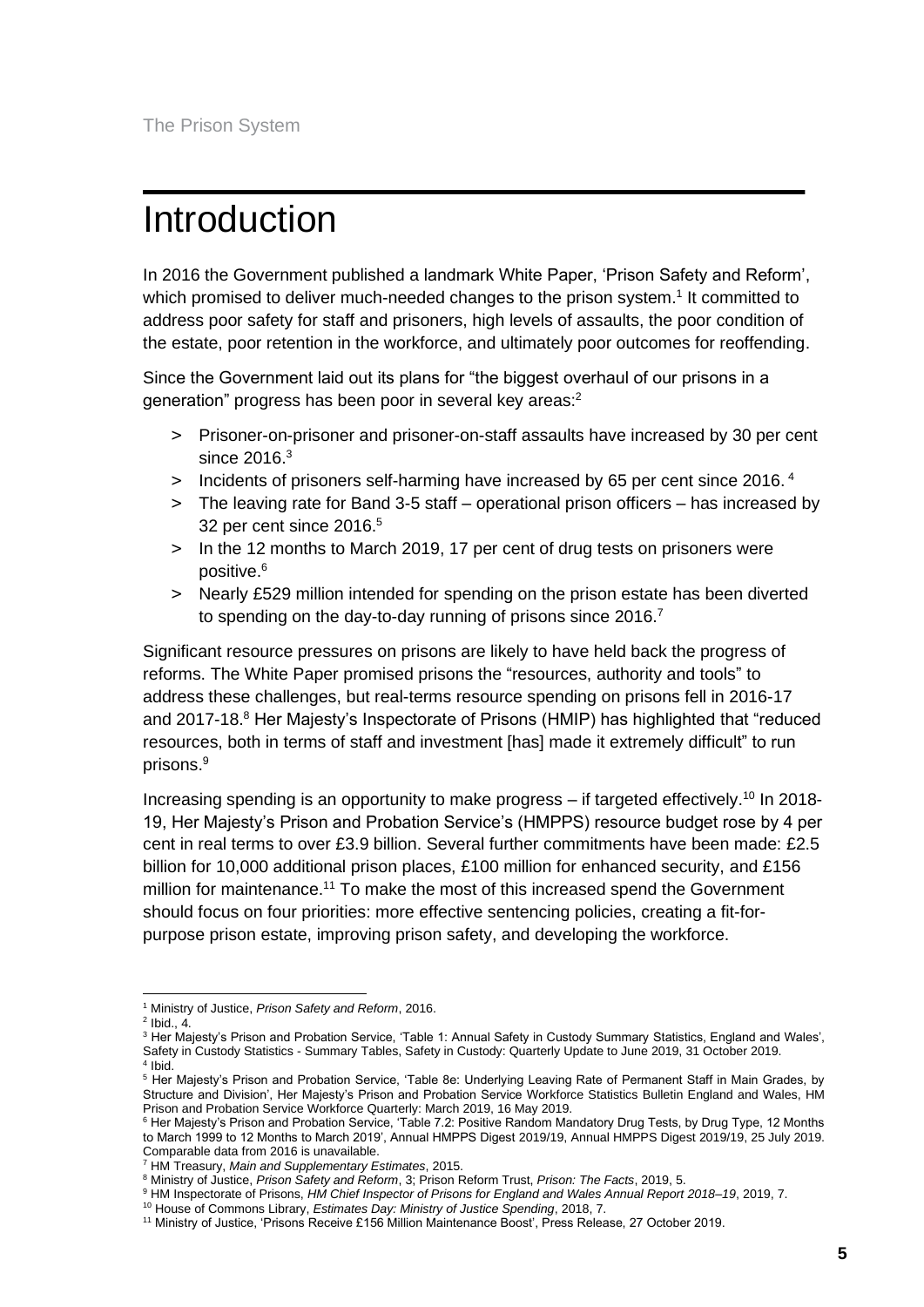# <span id="page-7-0"></span>1. Smarter Sentencing

Sentencing policies affect key outcomes of the justice system, such as levels of crime, and also have an impact on the size of the prison population. The courts must not only protect the public by imprisoning people who have committed serious offences, but it should use sentences and sanctions that make them less likely to reoffend in the community. However this is not currently the case, as three quarters of all crime is reoffending.<sup>12</sup> It has a huge cost to society, estimated at about £18.1 billion a year, five times what the Ministry of Justice (MoJ) spend annually on prisons.<sup>13</sup> To address high levels of reoffending and unsustainable levels of overcrowding the Government should ensure that prison sentences are used proportionately.

## <span id="page-7-1"></span>1.1 Towards effective sentencing

Some types of sentences are used heavily even though they result in consistently high levels of reoffending. Nearly half of all prison sentences are 'short' custodial sentences of six months or less.<sup>14</sup> The majority of these, some 11,500, are for theft offences.<sup>15</sup> These carry a very high reoffending rate of 65 per cent – for theft offences specifically, it is 82 per cent – and this has remained around this level for over ten years.<sup>16</sup> Convicted offenders who are not sent to prison may instead receive a community sentence. If they are personalised and properly enforced, these flexible punishments may entail unpaid work, restrictions on activities or a curfew, and rehabilitative measures, such as treatment requirements for addictions or mental health problems.<sup>17</sup> While reoffending rates are not directly comparable, the reoffending rate for suspended sentence orders and community sentences is only 33 per cent, illustrating how high the rate is for those on short custodial sentences.<sup>18</sup>

Reoffending following short sentences costs an estimated £4.4 billion a year,<sup>19</sup> which could be avoided in part if other types of sentences where used. Short sentences can break a prisoner's ties with housing, employment families and leave little time to focus on prisoner's needs, making them more likely to reoffend.<sup>20</sup> While short-sentences prisoners make up only a small proportion of the prison population at any one time, the high churn that they create puts disproportionate and sustained pressure on the criminal justice system. Community sentences could be used instead for many offence types.

<sup>12</sup> Ministry of Justice, 'Smarter Sentences, Safer Streets: David Gauke Speech', Webpage, 18 July 2019.

<sup>13</sup> Ministry of Justice, *Economic and Social Costs of Reoffending*, 2019, 2.

<sup>14</sup> Her Majesty's Prison and Probation Service, 'Table 2.5a: Sentenced Admissions into Prison by Sentence Length, Age Group and Sex', Prison receptions: January to March 2019, Offender Management Statistics Quarterly: January to March 2019, 25 July 2019.

<sup>15</sup> Ministry of Justice, 'Proven Reoffending Reoffence Type Data Tool, January to December 2016, England and Wales', 2019. <sup>16</sup> Ministry of Justice, 'Table C2a: Adult Proven Reoffending Data, by Custodial Sentence Length (3 Monthly)', Proven reoffending tables (annual average), January 2017 to March 2017, Proven Reoffending Statistics: July to September 2017, 25 July 2019.

<sup>17</sup> Sentencing Council, *Imposition of Community and Custodial Sentences*, 2017; Edward Argar MP and Jackie Doyle-Price MP, 'Community Sentence Treatment Requirement Protocol', Letter, 28 June 2018.

<sup>18</sup> Ministry of Justice, *Proven Reoffending Statistics Quarterly Bulletin, July 2017 to September 2017*, 2019 N.b. reoffending rates are not directly comparable as it is not possible to compare for population variables.

<sup>19</sup> Ministry of Justice, *Economic and Social Costs of Reoffending*, 18.

<sup>20</sup> Revolving Doors Agency, *Reducing the Use of Short Prison Sentences in Favour of a Smarter Approach*, 2019, 1.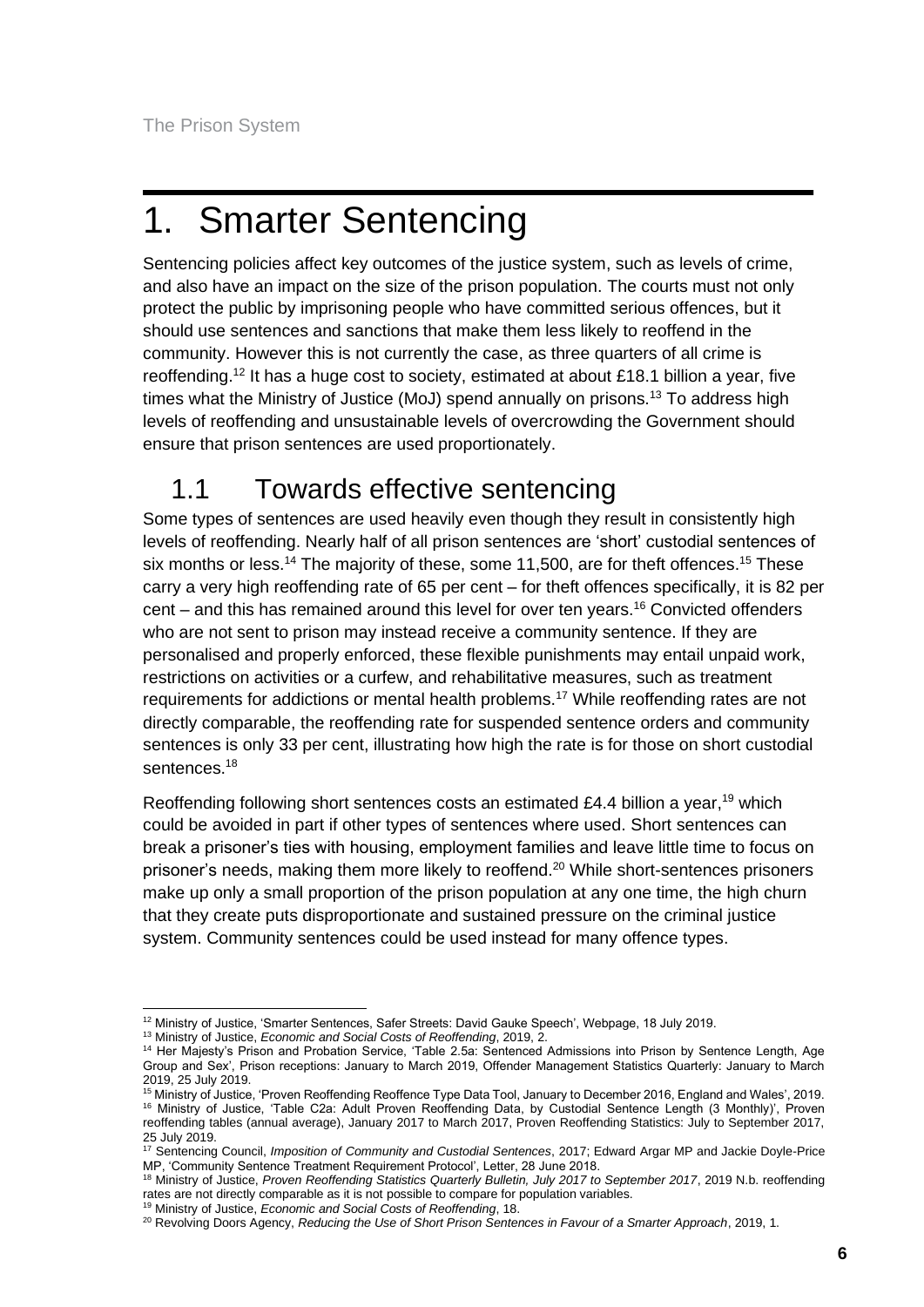The MoJ has shown in repeated studies that these are on average more effective at reducing reoffending.<sup>21</sup> Evaluating levels of reoffending between two groups with comparable offender characteristics – created from 150 variables including offending history and other data like employment history – the MoJ has shown that those on community sentences reoffend 4 per cent less than those on short sentences, and those who do reoffend commit fewer crimes.<sup>22</sup>

Therefore, to reduce reoffending and deliver the best value-for-money, the use of short prison sentences should be reduced in favour of non-custodial sentences. <sup>23</sup> At just under £4,500 annually, a community sentence costs just over a tenth of the cost of imprisonment.<sup>24</sup> Given the evidence that community sentences are often more effective, if these are used instead of short custodial ones, reoffending should decrease and the costs associated with repeat crime should fall.<sup>25</sup> The MoJ estimate that if all those who currently receive a short prison sentence instead received a community sentence, there would be 32,000 fewer crimes every year. $26$  This would create savings for the police, the prison service, and the public. It has been estimated that the Government would accrue savings of at least £83 million a year if community sentences were used instead of short prison sentences for theft and non-violent drug offences.<sup>27</sup>



#### **Figure 1: Comparison of costs of short prison sentences and community sentences**

**Source:** *Reform* **research, based on analysis of Ministry of Justice statistics for prison receptions, community sentences, and cost per prisoner; cost of reoffending statistics taken from Ministry of Justice,** *The Economic and Social Costs of Reoffending* **(2019).** 

<sup>21</sup> Ministry of Justice, *The Impact of Short Custodial Sentences, Community Orders and Suspended Sentence Orders on Reoffending*, 2019; Ministry of Justice, *The Impact of Short Custodial Sentences, Community Orders and Suspended Sentence Orders on Re-Offending*, 2015.

<sup>22</sup> Ministry of Justice, *The Impact of Short Custodial Sentences, Community Orders and Suspended Sentence Orders on Reoffending*, 1.

<sup>23</sup> Ministry of Justice, *Cost per Place and Cost per Prisoner by Individual Person*, 2019, 3; New Economics Foundation, *Technical Guidance: The Cost to the State of Short Custodial Sentences*, n.d., 8; Ministry of Justice, *The Impact of Short Custodial Sentences, Community Orders and Suspended Sentence Orders on Reoffending*, 1; Ministry of Justice, *Economic and Social Costs of Reoffending*, 18,39.

<sup>24</sup> New Economics Foundation, *Technical Guidance: The Cost to the State of Short Custodial Sentences*, 8, available on request from the Revolving Doors Agency.

<sup>25</sup> Ministry of Justice, *The Impact of Short Custodial Sentences, Community Orders and Suspended Sentence Orders on Reoffending*.

<sup>&</sup>lt;sup>26</sup> Ministry of Justice, 'Smarter Sentences, Safer Streets: David Gauke Speech'.

<sup>27</sup> Revolving Doors Agency, *Reducing the Use of Short Prison Sentences in Favour of a Smarter Approach*, 3.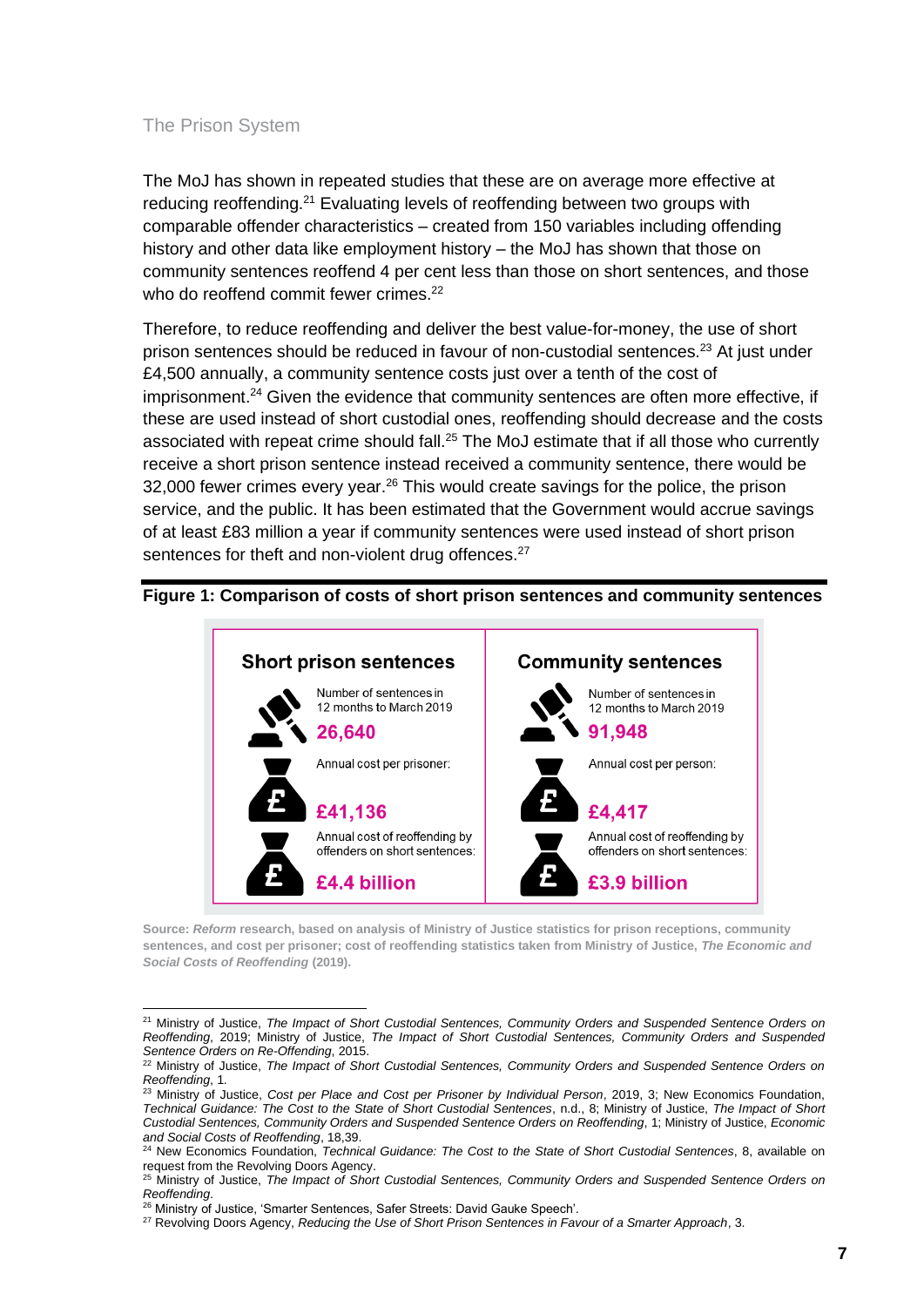## <span id="page-9-0"></span>1.2 The decline in community sentences

In the last ten years the numbers of custodial sentences and community sentences passed have decreased, as shown in Figure 2.<sup>28</sup> However, despite the evidence in their favour, community sentences have declined at a much faster rate, with their use more than halving in the last decade.



**Figure 2: The decline in the use of community and short sentences** 

**Source:** *Reform* **research, based on analysis of Ministry of Justice statistics for prison receptions and community sentences.** 

This decline in the use of community sentences is likely to have been driven by poor confidence in their effectiveness, against a background of continued poor performance by probation services.<sup>29</sup> Despite the evidence that they result in less reoffending on average, in a 2017 survey of 582 magistrates, 37 per cent said that they were not confident that a community sentence is an effective alternative to custody. <sup>30</sup> In addition, 65 per cent felt they did not reduce or deter crime, and three quarters felt that they did not effectively protect the public.<sup>31</sup>

Magistrates will often lack a full understanding of community sentences due to poor training or available information. In the same survey, 28 per cent of respondents said they did not feel their training had adequately prepared them for dealing with community sentences.<sup>32</sup> The use of pre-sentence reports by the National Probation Service to

<sup>&</sup>lt;sup>28</sup> Her Majesty's Prison and Probation Service, 'Table 2.5a: Sentenced Admissions into Prison by Sentence Length, Age Group and Sex'; Ministry of Justice, 'Table Q5.1a - Offenders Sentenced at All Courts, by Offence Group and Outcome, 12 Months Ending March 2009 to 12 Months Ending March 2019', Overview Tables, Criminal Justice System Statistics Quarterly: March 2019, 15 August 2019.

<sup>29</sup> HM Inspectorate of Probation, *Report of the Chief Inspector of Probation*, 2019, 40.

<sup>30</sup> CREST, *Where Did It All Go Wrong? A Study into the Use of Community Sentences in England and Wales*, 2017, 38.  $31$  Ibid.

<sup>32</sup> Ibid., 43.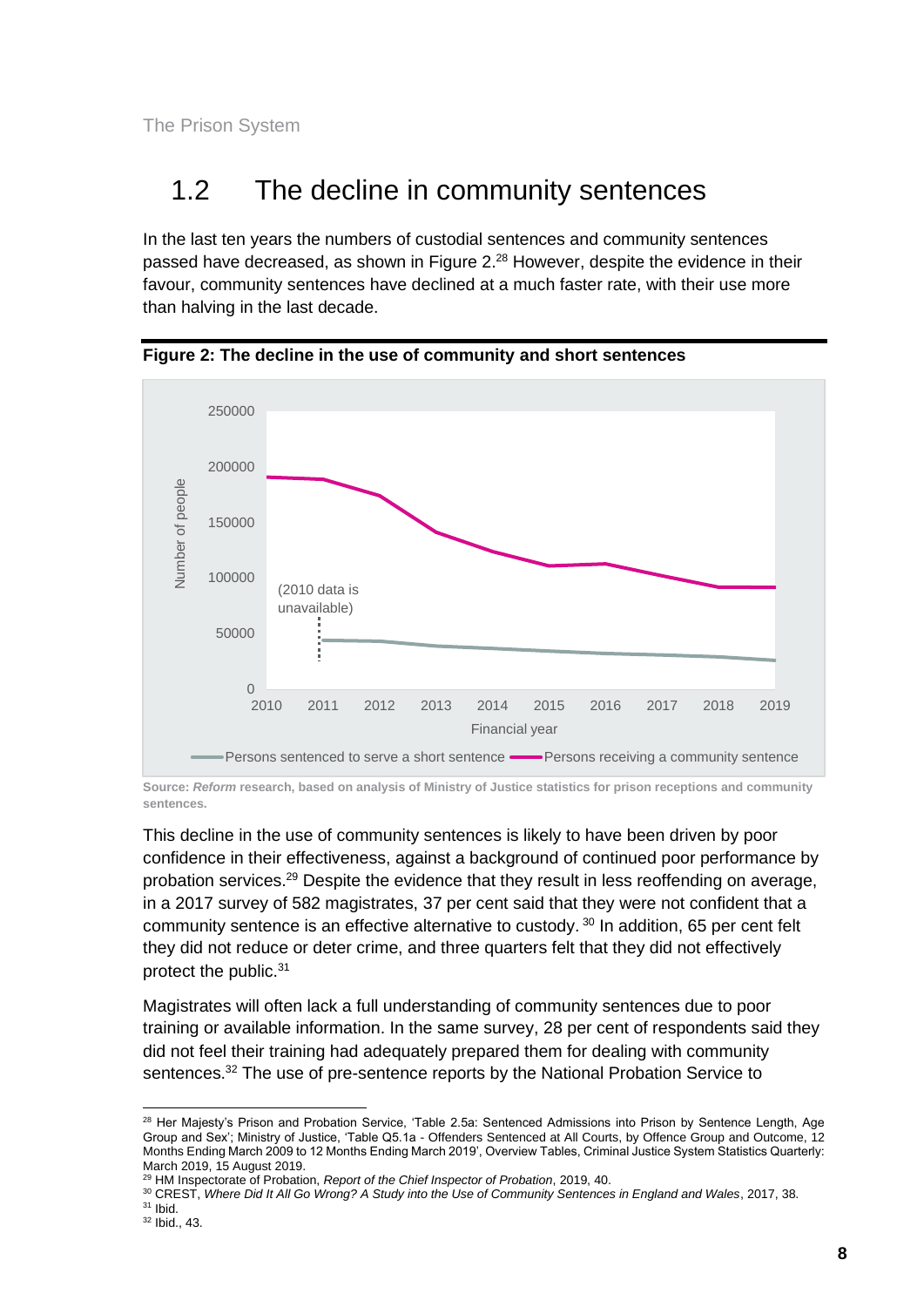sentencers, which recommend what a community sentence should include, declined by 22 per cent between 2012-13 and 2016-17.<sup>33</sup> The Centre for Justice Innovation has suggested a link between this and the decline in community sentences. Similarly, as probation services for low-risk offenders are currently provided by private Community Rehabilitation Companies, who are not permitted to access courts and advise magistrates, sentencers will often not be fully informed.<sup>34</sup>

Sentencers may lack confidence in probation services to enforce a sentence properly. The "implementation and delivery" of probation services by all Community Rehabilitation Companies inspected by HM Inspectorate of Probation in the 12 months to March 2019 was rated at best as "requires improvement", with the majority rated as "inadequate".<sup>35</sup> Investing in a larger, better trained workforce could result in higher-quality supervision and enforcement, and therefore begin to offset the costs of reoffending. The Government plans to spend at most an average of £329 million a year on Community Rehabilitation Companies' services between 2014 and December 2020, which is less than one fiftieth of the annual cost of reoffending.<sup>36</sup>

In 2021 under a new proposed model for probation, the management of offenders will return to the National Probation Service and some elements of community sentences, such as unpaid work, will continue to be outsourced.<sup>37</sup> Whilst it cannot yet be said whether this will result in more personalised, well-delivered community sentences, it is likely that investing in this part of the system could create better outcomes.

To move towards a more effective sentencing policy for those who currently receive short sentences, the Government could consider doing two things. First, it should invest in better training for sentencers. Spending on training for magistrates fell from £72 per person to £30 per person between 2009-10 and 2013-14, and it is reported that this trend has continued.<sup>38</sup> If magistrates were better informed about community alternatives, they could be more willing to use them. Second, the Government should consult on how to decrease the use of short prison sentences. This should consider how to affect this change, such as with a ban or a presumption in favour of community sentences.

**Recommendation 1:** The Ministry of Justice should launch a consultation on the use of custodial sentences and consider the impact of implementing a ban on, or presumption against, short custodial sentences. It should also consider how to make magistrates more willing to use and improve their understanding of a community sentence, as they are less expensive than prison sentences and, on average, more effective at reducing reoffending.

<sup>33</sup> Centre for Justice Innovation, *The Changing Use of Pre-Sentence Reports*, 2018, 2.

<sup>34</sup> House of Commons Justice Select Committee, *Transforming Rehabilitation. Ninth Report of Session 2017–19*, HC 482 (London: House of Commons, 2018), 40.

<sup>35</sup> HM Inspectorate of Probation, *Report of the Chief Inspector of Probation*, 40.

<sup>36</sup> National Audit Office, *Transforming Rehabilitation: Progress Review*, 2019, 4; Ministry of Justice, *Economic and Social Costs of Reoffending*, 2.

<sup>37</sup> Her Majesty's Prison and Probation Service, 'The Proposed Future Model for Probation: A Draft Operating Blueprint', 2019, 5–7.

<sup>&</sup>lt;sup>38</sup> House of Commons Justice Committee, *The Role of the Magistracy Sixth Report of Session 2016-17*, HC 165 (London: The Stationery Office, 2016), 29.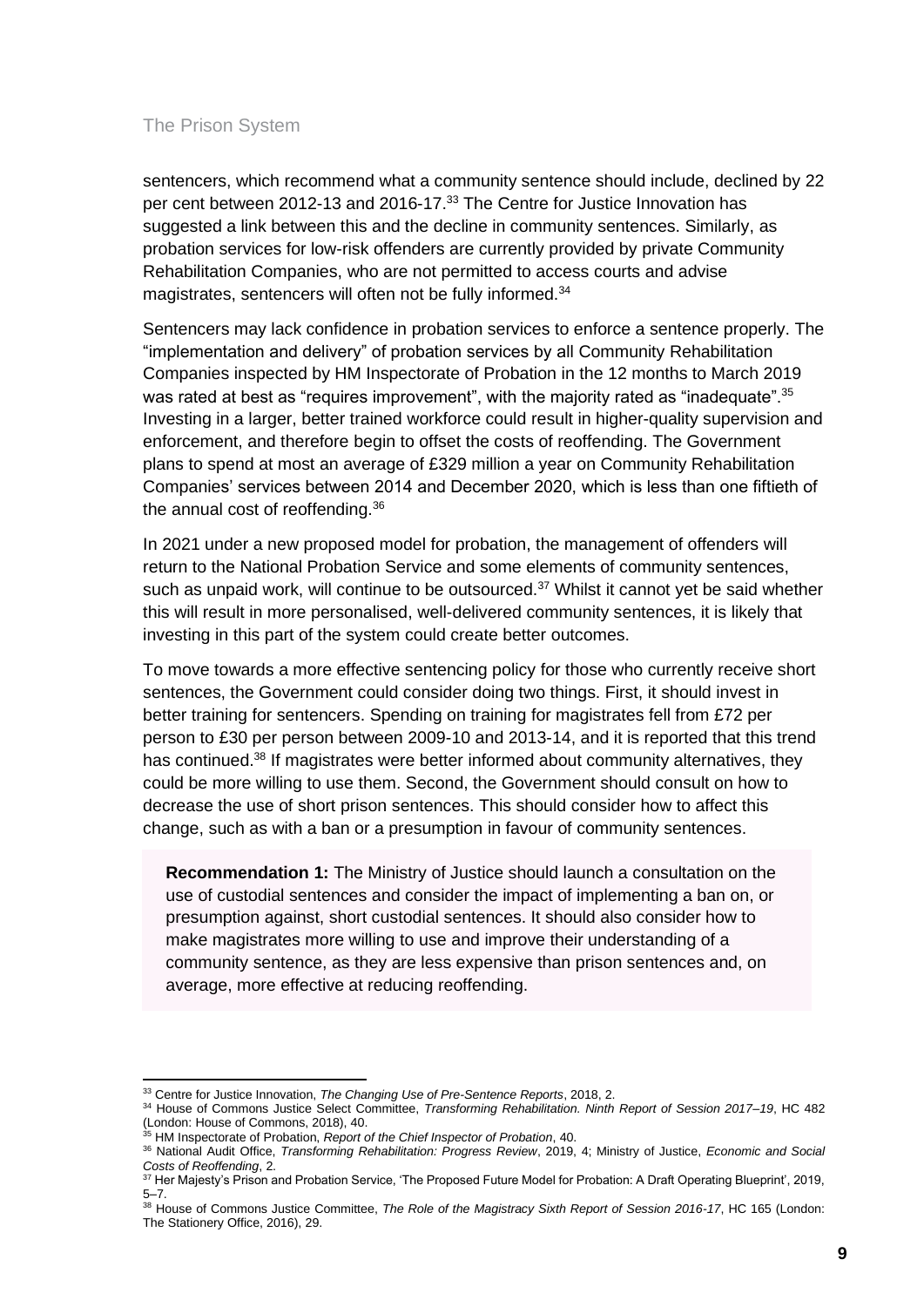# <span id="page-11-0"></span>2. Creating a fit-for-purpose prison estate

The Ministry of Justice (MoJ) estimates that 40 per cent of prisons require "major work".<sup>39</sup> Proper maintenance is essential to make sure that prison conditions are humane – in one extreme example, at HMP Coldingley prisoners have been forced to dispose of human waste in buckets out of cell windows due to unsuitable toilet facilities.<sup>40</sup> In addition, 62 per cent of prisons are holding more prisoners than they are designed for.<sup>41</sup> Addressing these unsuitable living conditions will be key to reducing prison violence and improving staff morale. To do this, the prison estate urgently needs significant, long-term investment.

## <span id="page-11-1"></span>2.1 Reconfiguring the estate

Overcrowding is an urgent issue for the prison service, which creates several problems. It results in cramped, unhygienic and stressful double occupancy of cells designed for one prisoner.<sup>42</sup> Though the direct relationship between violence and overcrowding is unclear, this can lead to poor living conditions and a mismatch between resources and demand, which can drive tensions and assaults.<sup>43</sup>

Population pressures also lead to prisoners being held far from home, in security conditions that are higher than needed and without the support services they need.<sup>44</sup> Frequent transfers between prisons to manage these pressures are stressful for prisoners and creates further churn and instability in prisons affected.<sup>45</sup> Further, this is an ineffective use of resources and poor value for money.

As has been argued in the previous section, the prison population could be reduced by between 2,000-3,000, by using more non-custodial sentences for some crimes.<sup>46</sup> However, it will still be necessary to invest in building new prisons to immediately address overcrowding and create the additional capacity to close unfit prisons in the future.

So far, progress to reduce overcrowding has been slow. In 2016, the Government promised to create 10,000 new spaces by 2021, but only one new houseblock at HMP Stocken has so far been built, creating 206 places. Two new prisons are due to open by 2023. <sup>47</sup> Now, £2.5 billion has been committed for 10,000 additional spaces (without a

<sup>39</sup> House of Commons Justice Select Committee, *Prison Population 2022: Planning for the Future, Sixteenth Report of Session 2017-19*, HC 483 (London: Stationery Office, 2019), 79.

<sup>40</sup> HMP Coldingley Independent Monitoring Board, *Annual Report of the Independent Monitoring Board at HMP Coldingley*, 2019, 3.

<sup>41</sup> House of Commons Library, *Briefing Paper: UK Prison Population Statistics*, 2019, 4.

<sup>42</sup> Ibid.; HM Inspectorate of Prisons, *Life in Prison: Living Conditions. A Findings Paper by HM Inspectorate of Prisons*, 2017, 13–19.

<sup>43</sup> Her Majesty's Prison and Probation Service, *Understanding Prison Violence: A Rapid Evidence Assessment*, 2018. <sup>44</sup> Ministry of Justice, *Prison Safety and Reform*, 60.

<sup>45</sup> For example, see: HMP Exeter Independent Monitoring Board, *Annual Report of the Independent Monitoring Board at HMP Exeter*, 2017, 4.

<sup>46</sup> Centre for Crime and Justice Studies, *'Stopping Short?' Sentencing Reform and Short Prison Sentences*, 2019, 9.

<sup>47</sup> House of Commons Justice Select Committee, *Prison Governance, First Report of Session 2019-20*, HC 191 (Place: The Stationery Office, 2019), 20, Fn 54.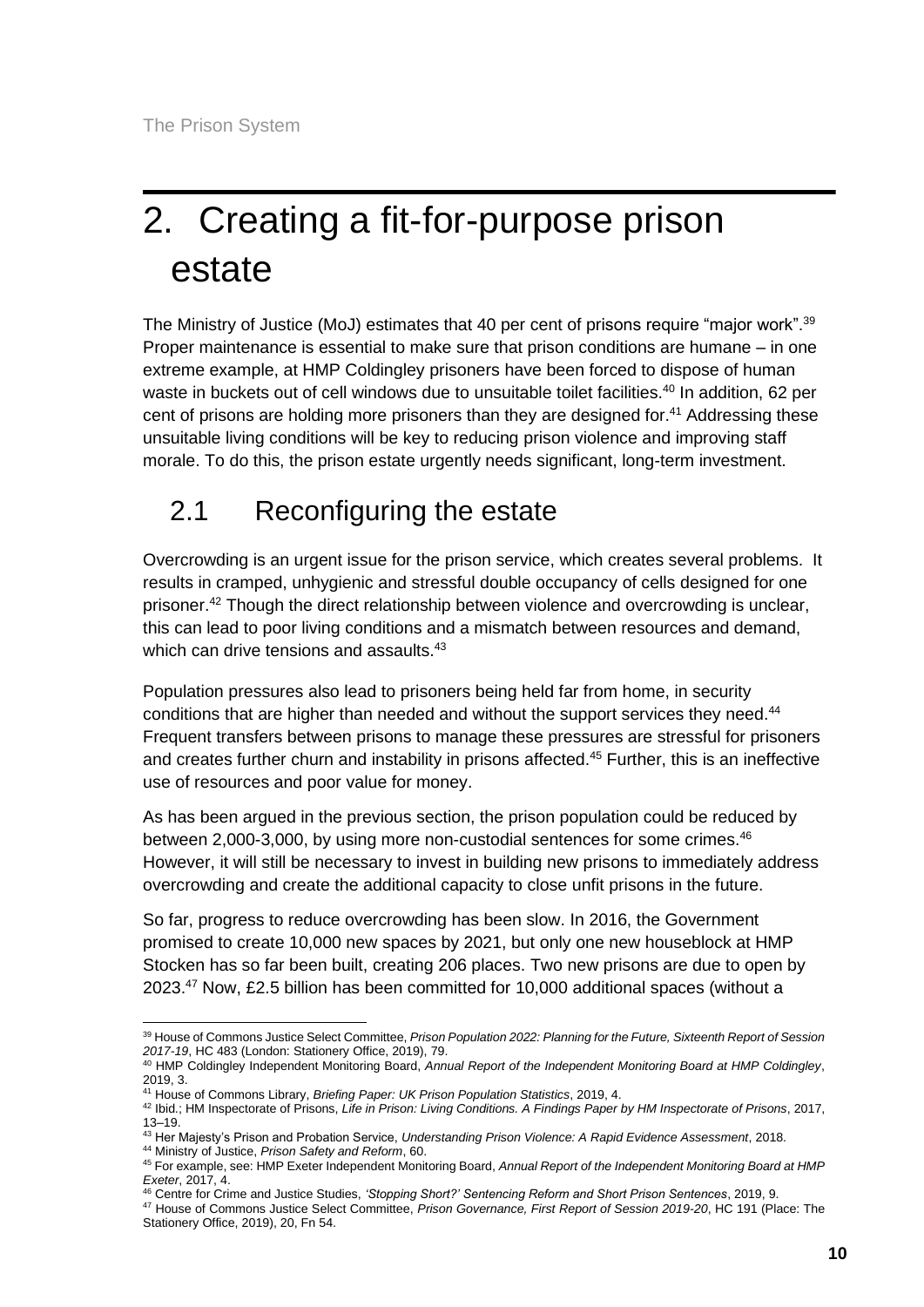deadline), on top of the 3,360 places that will be created by the two new prisons.<sup>48</sup> It is difficult to say what impact this will have on overcrowding as population projections are uncertain, and could be affected by policy changes and sentencing reforms upstream.<sup>49</sup>

The Government also wishes to reform prison categorisations, so that prisoners are held in prisons designed for their needs, and with the appropriate level of security. <sup>50</sup> At this stage, however, only a "relatively small percentage" of prisons have been reformed. Until new places are delivered, overcrowding will remain an acute concern.

Poor progress reforming the estate is driven by several factors. One underlying issue is that money committed for estate transformation has not always been spent. Since 2015- 16, as Figure 3 shows, £577 million has been taken from the MoJ's capital budget (money set aside for infrastructure projects, the Capital Departmental Expenditure Limit) and reallocated to resource spending (day-to-day spending on services, the Resource Departmental Expenditure Limit).



**Figure 3: The reallocation of the Ministry of Justice's capital budget over time**

**Source: Her Majesty's Treasury, Main and Supplementary Estimates, 2015-16 – 2018-19.** 

There are additional, logistical problems with building new prisons. It is difficult to find places to build prisons that are suitable for the prison population and their families, with easy transport links and access to services.<sup>51</sup> In addition, the yields from selling older sites to fund estate transformation are low compared to the costs of building new ones.<sup>52</sup>

<sup>49</sup> Ministry of Justice, *Prison Population Projections 2019 to 2024, Enland and Wales*, 2019, 1.

<sup>50</sup> Ministry of Justice, *Prison Safety and Reform*, 59.

<sup>48</sup> Ministry of Justice, '10,000 Extra Prison Places to Keep the Public Safe', Press Release, 11 August 2019.

<sup>51</sup> House of Commons Justice Select Committee, *Prison Population 2022: Planning for the Future, Sixteenth Report of Session 2017-19*, 78.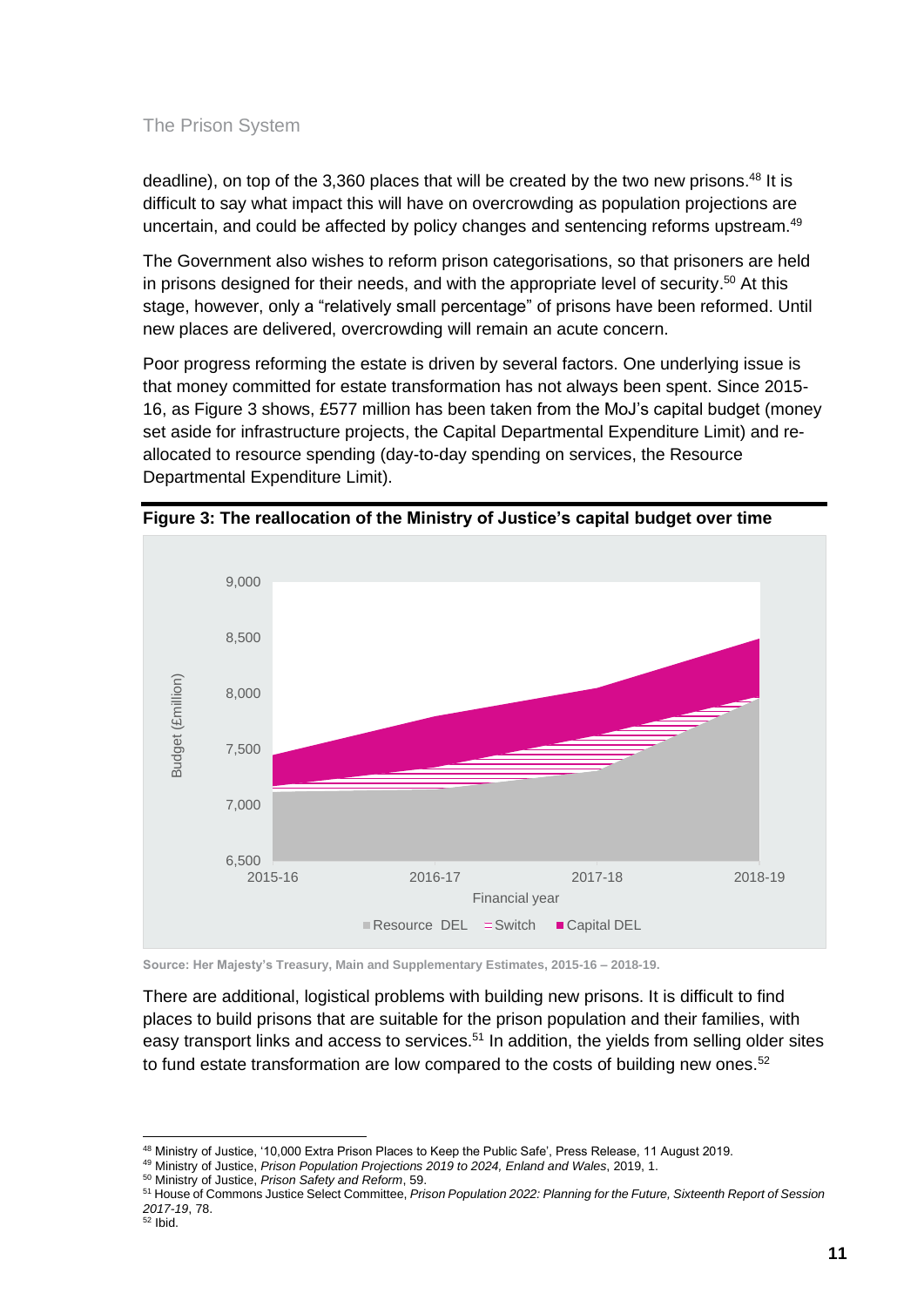Despite a funding envelope of £1.3 billion being agreed for estate transformation at the 2015 Spending Review, each new building project has to have a business case approved by the Treasury, which can take time.<sup>53</sup> A full business case had not been approved for HMP Glen Parva by July 2019, nearly three years after the funding envelope was committed.<sup>54</sup> This helps explain why only £0.2 billion of the £1.3 billion has been spent and suggests that the original timetable for completion was unrealistic.<sup>55</sup> It is therefore unclear how quickly the Government can build further suitable prisons.

As new prisons are built, unsuitable prisons should be identified for closure when population pressures allow. In 2016, Government planned to close and replace "unfit" prisons that did not have a "long-term future" in the estate because they were "difficult and expensive to maintain or modernise".<sup>56</sup> However, the Government has reversed course, and now says that no further prisons will be closed. <sup>57</sup> This is unlikely to be cost-effective or sustainable in the long run.

The Government should close unsuitable prisons based on several factors, including inefficiency. This is supported by evidence from a previous programme of 17 prison closures, which selected prisons based on current and anticipated running costs, compared with the costs of running more modern prisons. Not including a construction cost of £372 million, the switch to cheaper, more efficient prisons generated savings of £70 million a year when they were running at capacity. $58$  These modern prisons have an estimated lifespan of 60 years.<sup>59</sup>

The efficiency of a prison is affected by whether security arrangements are appropriate for the population, and not just the condition of the building; a high-security prison holding lower security prisoners, due to overcrowding, is unnecessarily expensive. Holding people in prisons appropriate to their needs and risk, and not just prison closures, is therefore an important way of making prisons more efficient.

Efficiency should not be the only criteria for closure, however. As discussed, some prisons, especially Victorian-era ones, are so maladaptive that they cannot continue to be used in the long-term.<sup>60</sup> Further, as with the construction of new prisons, the location of prisons should be an important consideration. Most prisoners should be held close to home to maintain family contact and create links with resettlement services, which are both crucial to reducing reoffending<sup>61</sup>

<sup>53</sup> Sir Richard Heaton KCB, 'Letter to Bob Neill MP, Chair, Justice Committee: Ministry of Justice Main Estimate 2019-20', 2 July 2019, 2.

 $54$  Ibid.

<sup>55</sup> Rory Stewart OBE MP, 'Written Evidence from Rory Stewart OBE MP, Minister of State for Justice, Ministry of Justice (Ppp0075)' (House of Commons Justice Committee, n.d.), 17, HC483.

<sup>56</sup> Ministry of Justice, *Prison Safety and Reform*, 58–59.

<sup>57</sup> Ministry of Justice, '10,000 Extra Prison Places to Keep the Public Safe'.

<sup>58</sup> National Audit Office, *Managing the Prison Estate*, 2013, 23.

<sup>59</sup> Ibid., 4.

<sup>60</sup> Ministry of Justice, *Prison Safety and Reform*, 58–59.

<sup>61</sup> National Audit Office, *Managing the Prison Estate*, 7; Lord Michael Farmer, *The Importance of Strengthening Prisoners' Family Ties to Prevent Reoffending and Reduce Intergenerational Crime*, 2017.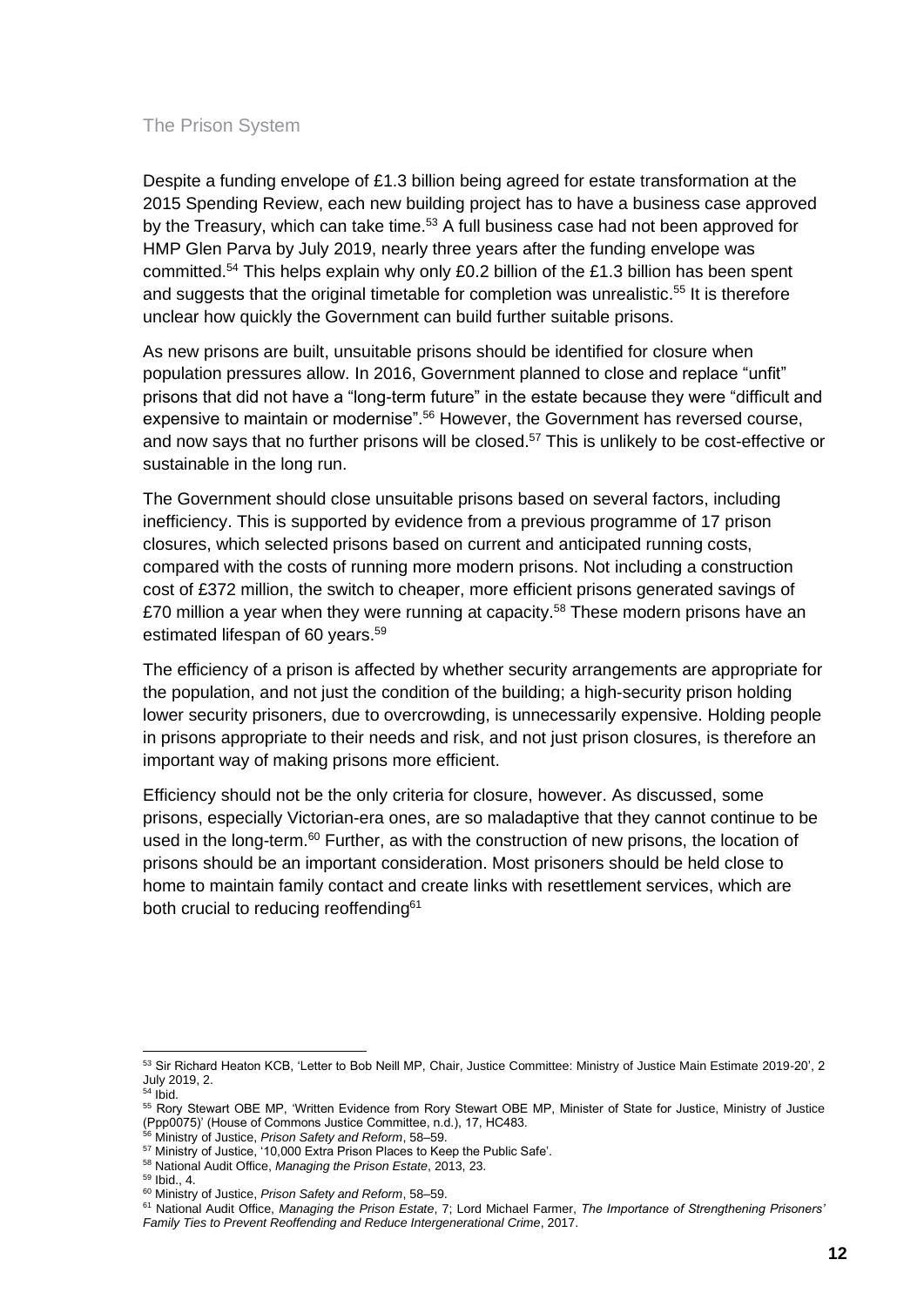As population pressures allow, the Government should create a strategy for future prison closures which considers the efficiency and location of prisons, and whether they are fundamentally fit for purpose. Exceptions can be made for prisons that it would be extremely difficult to replace or close, due to their location or their strategic importance (for instance, a Category A prison whose high-risk population could not be absorbed by other prisons, unless new or spare Category A capacity was available).

**Recommendation 2:** The Ministry of Justice should develop a strategy for future prison closures which considers various factors such as their location, efficiency and effectiveness or whether they would be too difficult to replace. This will help the Government to create a more fit-for-purpose estate.

## 2.2 Maintaining the estate

<span id="page-14-0"></span>Maintaining prison buildings to a good standard is fundamental to running a safe and humane prison regime for prisoners and staff.<sup>62</sup> There is broad consensus that in many prison conditions do not meet these standards.<sup>63</sup> Reports across several prisons by Independent Monitoring Boards and HMIP describe dilapidated environments with "unheated cells with broken windows", entire wings unheated for several weeks, broken toilets and showers, infestations, electricity failures, and workshops unable to run. <sup>64</sup> As well as impacting on the prison's ability to operate day-to-day, these indecent conditions affect levels of violence and staff retention.<sup>65</sup>

HMPPS and HMIP do not always have the same expectations for standards of decency in prisons. Both agree that "cells and communal areas will be clean, free of graffiti and offensive displays."<sup>66</sup> However, HMPPS do not accept overcrowding as a measure of decency as the Service thinks uncrowded conditions are undeliverable in the short-term. In 2017 HMIP made several recommendations on standards including overcrowding and the physical condition of cells amongst other things. These were rejected by the MoJ who argued conditions could be mitigated by more time spent out of cells.<sup>67</sup> The lack of common metrics for decency is unhelpful and could hinder monitoring of, and progress on, standards. This should be addressed with the formation of a "national decency standard", which is currently being developed.<sup>68</sup>

65 Stewart OBE MP, 'Written Evidence from Rory Stewart OBE MP, Minister of State for Justice, Ministry of Justice (Ppp0075)', 4; Her Majesty's Prison and Probation Service, *Understanding Prison Violence: A Rapid Evidence Assessment*, 1.

<sup>62</sup> Ministry of Justice and National Offender Management Service, 'Certified Prisoner Accomodation', 18 April 2012, PSI 17/2012; HM Inspectorate of Prisons, *Life in Prison: Living Conditions. A Findings Paper by HM Inspectorate of Prisons*, 10. <sup>63</sup> House of Commons Committee of Public Accounts, Mental Health in Prisons, Eighth Report of Session 2017-19, HC 400 (London: The Stationery Office, 2017), 5; House of Commons Justice Select Committee, *Prison Population 2022: Planning for the Future, Sixteenth Report of Session 2017-19*, 79; House of Commons Justice Select Committee, *Prison Governance, First Report of Session 2019-20*, 5; HM Inspectorate of Prisons, *Life in Prison: Living Conditions. A Findings Paper by HM Inspectorate of Prisons*.

<sup>64</sup> HM Inspectorate of Prisons, *Life in Prison: Living Conditions. A Findings Paper by HM Inspectorate of Prisons*, 13–27; Dame Anne Owers, *IMB National Annual Report 2017/18*, 2019, 20, 49–54.

<sup>66</sup> Stewart OBE MP, 'Written Evidence from Rory Stewart OBE MP, Minister of State for Justice, Ministry of Justice (Ppp0075)', 10.

<sup>67</sup> House of Commons Library, *The Prison Estate*, 2018, 12.

<sup>68</sup> Her Majesty's Prison and Probation Service, *Her Majesty's Prison and Probation Service Annual Report and Accounts 2018-19*, 2019, 30.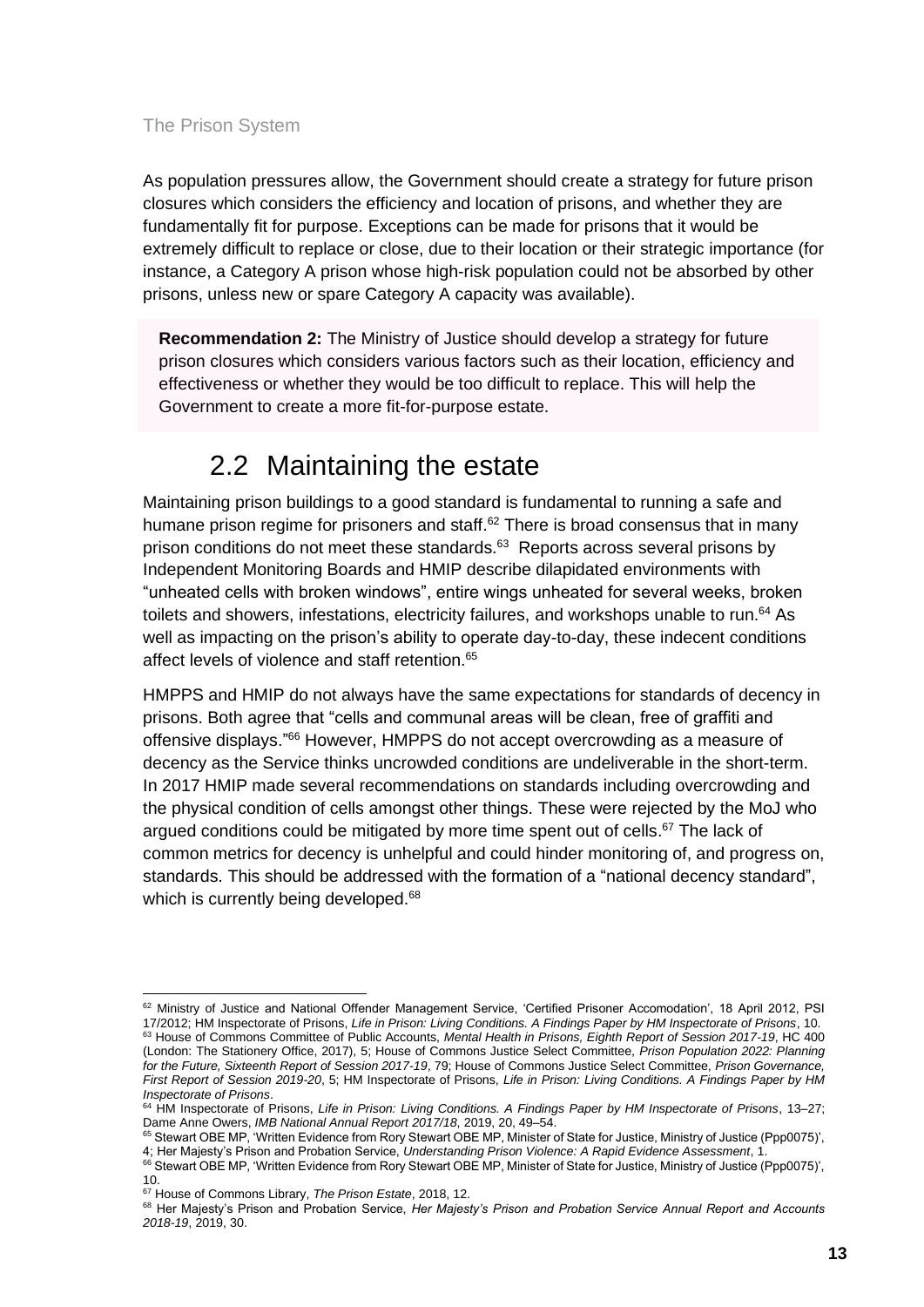### <span id="page-15-0"></span>2.3 Devolved maintenance funding

One driver of poor conditions in the prison estate has been the poor quality of facilities management. This was once the responsibility of prison governors, but it was outsourced for all public sector prisons in 2015 to reduce costs. In the judgement of the Chief Inspector of HMIP, facilities maintenance contracts "very often fail to deliver basic standards, with huge backlogs of maintenance tasks."<sup>69</sup> HMPPS has attempted to address poor performance with stronger contract management, including additional "mandatory compliance standards".<sup>70</sup> Further, a Government-run company has taken over contracts previously managed by the outsourcing company Carillion before it collapsed. However, the Permanent Secretary of the MoJ has conceded that performance is still inadequate.<sup>71</sup>

Poor performance is in part because the facilities management contracts are national, so prisons are unable to commission these services locally. For minor repairs issues must be recorded and requests submitted for work to be carried out, in a "labarynthine" process.<sup>72</sup> The current Chair of Independent Monitoring Boards and the Chief Inspector of HMIP have suggested that returning to devolved or partially-devolved budgets for facilities management would be more effective.<sup>73</sup> This could follow the example of HMP Leeds, where staff and prisoners work in collaboration to complete minor facilities tasks. HMIP reported that this had been beneficial for the maintenance of the prison, with actions resolved quickly.<sup>74</sup> At other prisons, there have been plans to have prisoners doing repairs and painting alongside contractors.<sup>75</sup> The Government should consider whether to devolve a portion of the facilities management budget to prison governors, as was once the case.

**Recommendation 3:** The Ministry of Justice should devolve a portion of the facilities management budget to prison governors. This could allow for minor maintenance problems to be addressed more quickly by local provision.

### 2.4 Funding for major works

<span id="page-15-1"></span>Funding for 'major' maintenance does not meet demand which further aggravates the condition of the estate. In the financial year 2018-19, £90 million was allocated for major works to the prison estate. However, the backlog of major works was valued at £716 million.<sup>76</sup> This backlog has now grown to an estimated £900 million, but only £156 million has been assigned for this year.<sup>77</sup> On this trajectory the backlog will continue to grow and

<sup>69</sup> House of Commons Justice Select Committee, *Prison Population 2022: Planning for the Future, Sixteenth Report of Session 2017-19*, 79.

<sup>70</sup> Her Majesty's Prison and Probation Service, *Her Majesty's Prison and Probation Service Annual Report and Accounts 2018-19*, 31.

<sup>71</sup> House of Commons Justice Select Committee, *Prison Governance, First Report of Session 2019-20*, 30.

<sup>72</sup> Ibid., 31; Owers, *IMB National Annual Report 2017/18*, 19.

<sup>73</sup> House of Commons Justice Select Committee, 'Oral Evidence: Prison Governance, HC 2128', Webpage, 16 July 2019, secs 375–376.

<sup>74</sup> HM Inspectorate of Prisons, *Report on an Unannounced Inspection of HMP Leeds by HM Chief Inspector of Prisons*, 2019, 31.

<sup>75</sup> Owers, *IMB National Annual Report 2017/18*, 20.

<sup>76</sup> House of Commons Justice Select Committee, *Prison Population 2022: Planning for the Future, Sixteenth Report of Session 2017-19*, 79.

<sup>77</sup> House of Commons Justice Select Committee, *Prison Governance, First Report of Session 2019-20*, 10; Ministry of Justice,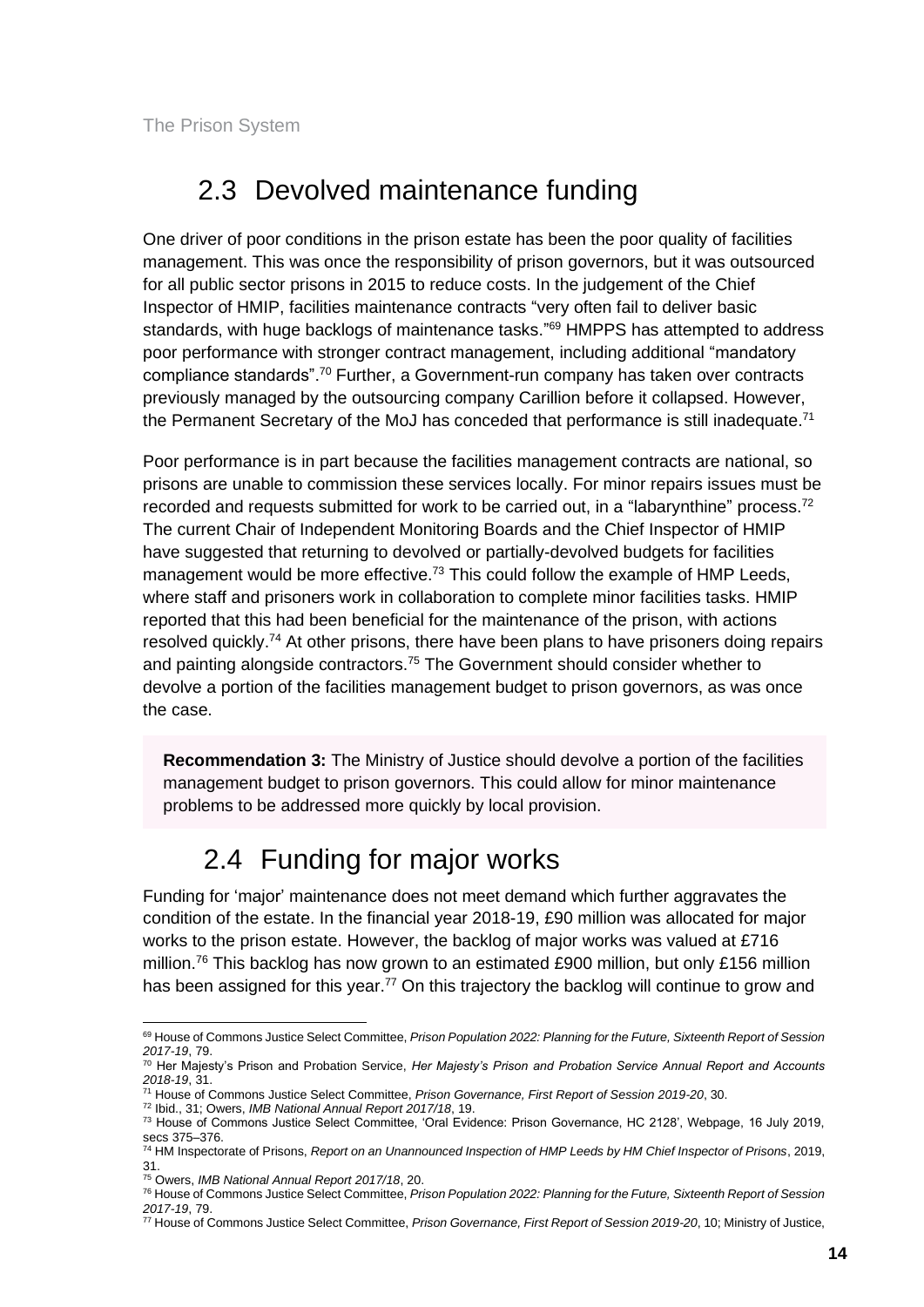funding will not catch up, and the condition of the estate will continue to deteriorate. The MoJ should receive funding to address this backlog, to improve standards of decency and safety.

**Recommendation 4:** The Government should fund the Ministry of Justice £900 million to address the growing maintenance backlog in prisons, to improve standards of decency and safety.

<sup>&#</sup>x27;Prisons Receive £156 Million Maintenance Boost'.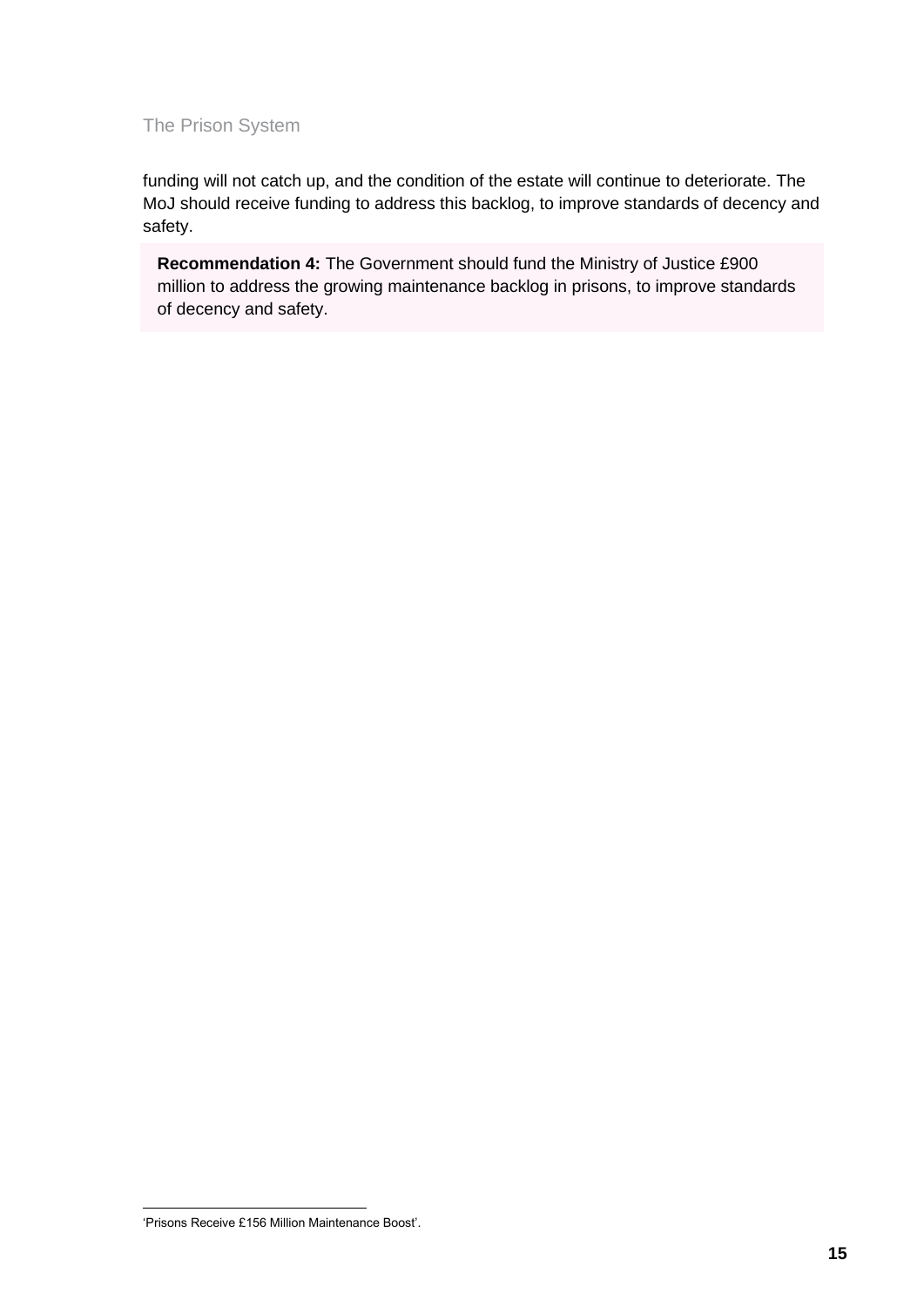# <span id="page-17-0"></span>3. Improving prison safety

Public protection is partly about making sure prisons are secure, so that prisoners cannot escape. However, for prisons to protect the public and focus on the rehabilitation of prisoners, they must also be safe places for staff and prisoners. This means that prisons must also act to tackle drug abuse, violence and poor mental health. Stopping the supply of, and demand for, contraband is key to this.

## 3.1 The decline in prison safety

<span id="page-17-1"></span>There has been a sharp decline in the safety of staff and prisoners in the last decade. Between June 2010 and June 2019 prisoner-on-prisoner assaults have risen by 107 per cent, and prisoner-on-staff assaults by 250 per cent.<sup>78</sup> In addition, self-harm rose 135 per cent.<sup>79</sup> No single factor can explain these trends and causes will vary by prison. There are however several factors that influence prison violence, including the "imported characteristics" of prisoners (who may have been violent before prison), the quality of staff-prisoner relationships (which is affected by staffing levels, churn in the population, and officer training and experience), clear and consistent application of rules, and living conditions.<sup>80</sup> Reducing prison violence will require a multi-pronged approach.

The presence of drugs, especially psychoactive substances, has a significant impact on levels of violence across the estate. Studies have not yet clearly established a link between psychoactive substances and violent behaviour and there is no correlation between violence in prison and HMPPS Random Mandatory Drug Testing results, as the tests are not carried out in a targeted way based on the suspicion that a violent prisoner might be under the influence.<sup>81</sup> However, there are numerous accounts of users becoming psychotic and extremely aggressive.<sup>82</sup> Debts accrued by drug users drive victimisation, bullying, and violence.<sup>83</sup>

In addition, dealing with psychoactive substances is costly for prisons. Daily drug-related incidents of violence or overdose at some prisons disrupt workshops, education and employment.<sup>84</sup> In turn, this exacerbates boredom and poor living conditions that drive the demand for drugs.<sup>85</sup> The pressures on healthcare services are particularly acute, which may treat more than ten prisoners in a single day.<sup>86</sup> HMIP report that "[slome prisons have

<sup>&</sup>lt;sup>78</sup> Her Majesty's Prison and Probation Service, 'Table 4: Annual Assaults Summary Statistics, England and Wales', Safety in Custody Statistics - Summary Tables, Safety in Custody: Quarterly Update to June 2019, 31 October 2019.

<sup>&</sup>lt;sup>79</sup> Her Majesty's Prison and Probation Service, 'Table 1: Annual Safety in Custody Summary Statistics, England and Wales'. <sup>80</sup> Her Majesty's Prison and Probation Service, *Understanding Prison Violence: A Rapid Evidence Assessment*, 1.

<sup>81</sup> Michael Wheatley, Martin Stephens, and Matthew Clarke, 'Violence, Aggression and Agitation - What Part Do New Psychoactive Substances Play', *Prison Service Journal*, no. 221 (September 2015).

<sup>82</sup> Prisons and Probation Ombudsman, Learning Lessons Bulletin: Fatal Incident Investigations Issue 9, 2015, 2; Owers, IMB *National Annual Report 2017/18*, 8; Anna Norton, *'Spicing up the Subject' The Recorded Experiences of Prisoners and Prison Staff on the Subject: New Psychoactive Substance Use in a North West Prison*, 2017, 35–46.

<sup>83</sup> HM Inspectorate of Prisons, *HM Chief Inspector of Prisons for England and Wales Annual Report 2018–19*, 8; Owers, *IMB National Annual Report 2017/18*, 8.

<sup>84</sup> Owers, *IMB National Annual Report 2017/18*, 8.

<sup>85</sup> HM Inspectorate of Prisons, *Changing Patterns of Substance Misuse in Adult Prisons and Service Responses*, 2015, 37– 38.

<sup>86</sup> Owers, *IMB National Annual Report 2017/18*, 8; Public Health England, *New Psychoactive Substances (NPS) in Prisons: A Toolkit for Prison Staff*, 2015, 16.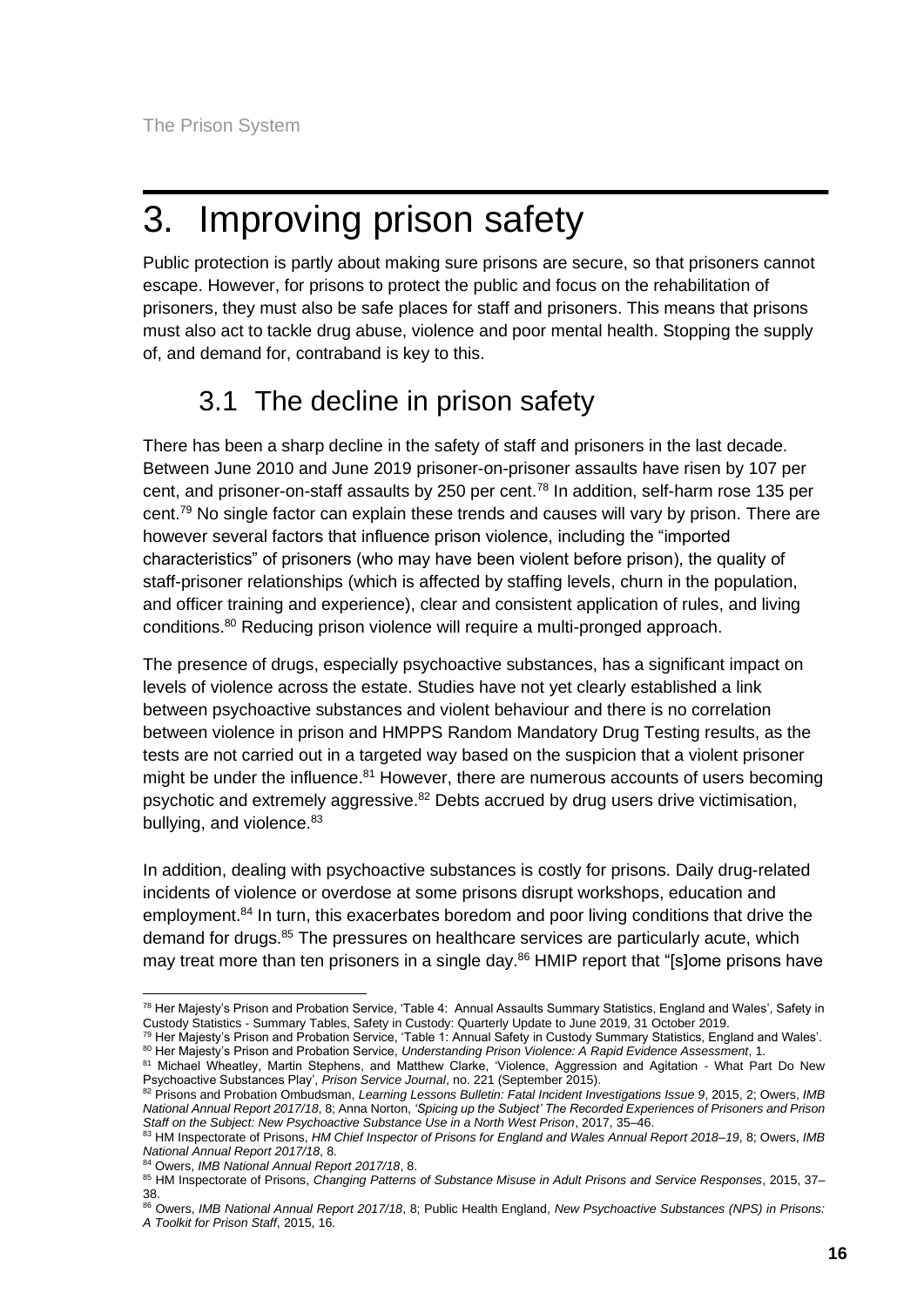required so many ambulance attendances that community resources were depleted."87 Call-outs to prisons (not strictly for drug-related incidents) nearly doubled between 2013- 14 and 2017-18, costing at least £3.3 million in that latter year.<sup>88</sup>

At the time of the 2015 Spending Review, HMIP identified psychoactive substances (PS – previously 'New PS/NPS') as the "most serious threat to the safety and security of the prison system".<sup>89</sup> Psychoactive substances are easy to obtain in the community and smuggled into prisons saturated into paper, making it difficult to detect without specialist equipment.<sup>90</sup> Despite this, many prisons have not been equipped with additional security to reduce the supply of drugs.

Analysis of HMIP data reveals the consequences of this: forty-eight per cent of men surveyed by HMIP who reported having a drug problem said that it was easy to get drugs.<sup>91</sup> The number of prisoners who say they have developed a drug problem in custody has more than doubled in the last five years (as shown in Figure 4).





**Source: HM Inspectorate of Prisons, annual reports for years 2013 to 2019.**

<sup>88</sup> Steve Bird, 'Inside Britain's Prisons Where Inmates Are Addicted to Spice - and 999 Calls Are Made Every 40 Minutes', *The Telegraph*, 1 September 2018; National Audit Office, *NHS Ambulance Services*, 2017, 38.

<sup>87</sup> Public Health England, *New Psychoactive Substances (NPS) in Prisons: A Toolkit for Prison Staff*, 16; HM Inspectorate of Prisons, *Changing Patterns of Substance Misuse in Adult Prisons and Service Responses*, 8.

<sup>89</sup> HM Inspectorate of Prisons, *Changing Patterns of Substance Misuse in Adult Prisons and Service Responses*, 7. <sup>90</sup> Ibid., 8.

<sup>91</sup> HM Inspectorate of Prisons, *HM Chief Inspector of Prisons for England and Wales Annual Report 2018–19*, 119.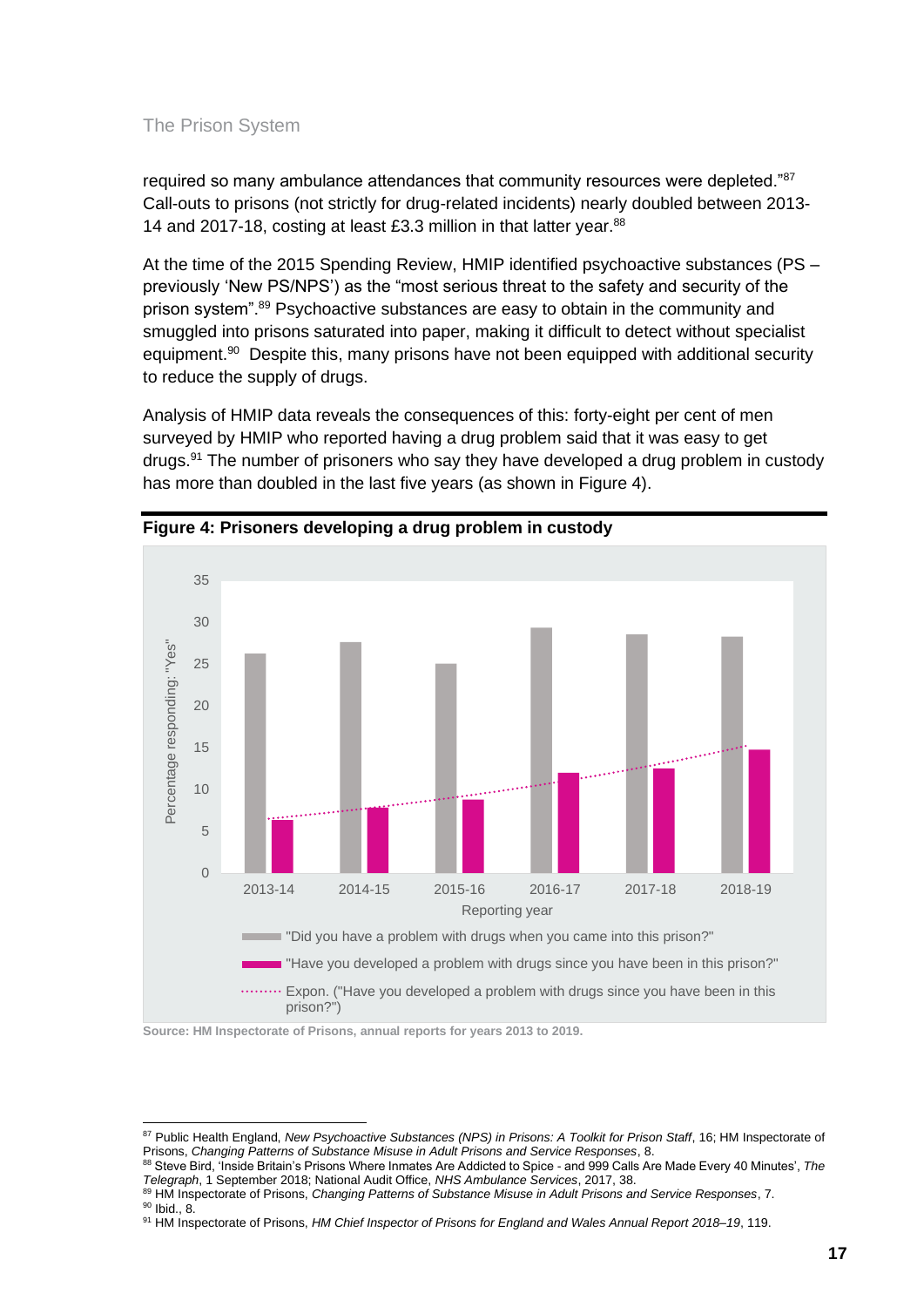It has been estimated that 44 per cent of all theft, robbery, and shoplifting is committed to support a drug habit, at a cost of £5.8 billion every year.<sup>92</sup> There is some recent evidence that ties these offences to psychoactive substances, specifically.<sup>93</sup> Therefore, prisons must tackle drug abuse to reduce the chance of this kind of offending and help people into recovery. It is concerning that, instead, this data suggests prisons are having the opposite effect. Targeted investment in prisons to reduce drug supply is needed to address this.

## <span id="page-19-0"></span>3.2 Improving security for the closed estate

To tackle drug use, prisons must disrupt supply and reduce demand.<sup>94</sup> It was estimated in 2006 that for every £10 spent on drug treatment, £6 is made worthless by the continued supply of drugs.<sup>95</sup> This was illustrated at HMP The Mount in 2016, where a "massive influx" of psychoactive substances forced an effective treatment programme to pause and a drug recovery wing to shut down.<sup>96</sup> The Government's 2019 Prison Drug Strategy commits that prisons will tackle both. 97

There have been several spending announcements on supply reduction: last year, ten prisons with high levels of violence and drug use received a share of £10 million in the Ten Prisons Project, of which £6 million was for enhanced security.<sup>98</sup> Twenty-five prisons have received X-ray scanners, including ten that were involved in the Ten Prisons Project.<sup>99</sup> The Government have now pledged £100 million for improved security on a bigger scale, and seven prisons have been earmarked for investment so far.<sup>100</sup>

While these announcements are welcome, there have been no specific announcements on improving demand reduction. Several measures can be used: more purposeful education and training activity in the prison, a fair and consistently-enforced system of incentives and privileges, appropriate treatment options for drug withdrawal, and drug-free wings.<sup>101</sup> Security can only do so much without a parallel commitment to reducing demand, and the Government should ensure that it is committed to acting on both aspects of its strategy.

<sup>97</sup> Ministry of Justice, *Prison Drugs Strategy*, 2019.

<sup>92</sup> Home Office, 'Understanding Organised Crime: Estimating the Scale and the Social and Economic Costs', 2013, 68.

<sup>93</sup> Home Office, *Review of the Psychoactive Substances Act 2016*, 2018, 67.

<sup>94</sup> David Blakey, *Disrupting the Supply of Illicit Drugs into Prisons: A Report for the Director General of National Offender Management Service*, 2008, 17.

<sup>95</sup> Huseyin Djemil, *Inside Out: How to Get Drugs out of Prisons* (Centre for Policy Studies, 2008), 26.

<sup>96</sup> HMP The Mount Independent Monitoring Board, *Annual Report of the Independent Monitoring Board at HMP The Mount*, 2017, 18; Home Office, *Prisoners' Drug Use and Treatment: Seven Studies*, 2003, 3.

<sup>98</sup> Ministry of Justice, 'Minister Announces "10 Prisons Project" to Develop New Model of Excellence', Press Release, 17 August 2018.

<sup>99</sup> House of Commons Justice Select Committee, 'Oral Evidence: Prison Governance, HC 2128'; Ministry of Justice, 'Minister Announces "10 Prisons Project" to Develop New Model of Excellence'.

<sup>100</sup> Ministry of Justice, '£100 Million Crackdown on Crime in Prison', Press Release, 13 August 2019; Ben Russell, 'Major Plans to Cut Drugs, Phones, and Weapons from HMP Hewell', *Worcester News*, 7 November 2019.

<sup>101</sup> Blakey, *Disrupting the Supply of Illicit Drugs into Prisons: A Report for the Director General of National Offender Management Service*, 17–18; Ministry of Justice, *Prison Drugs Strategy*, 3–4.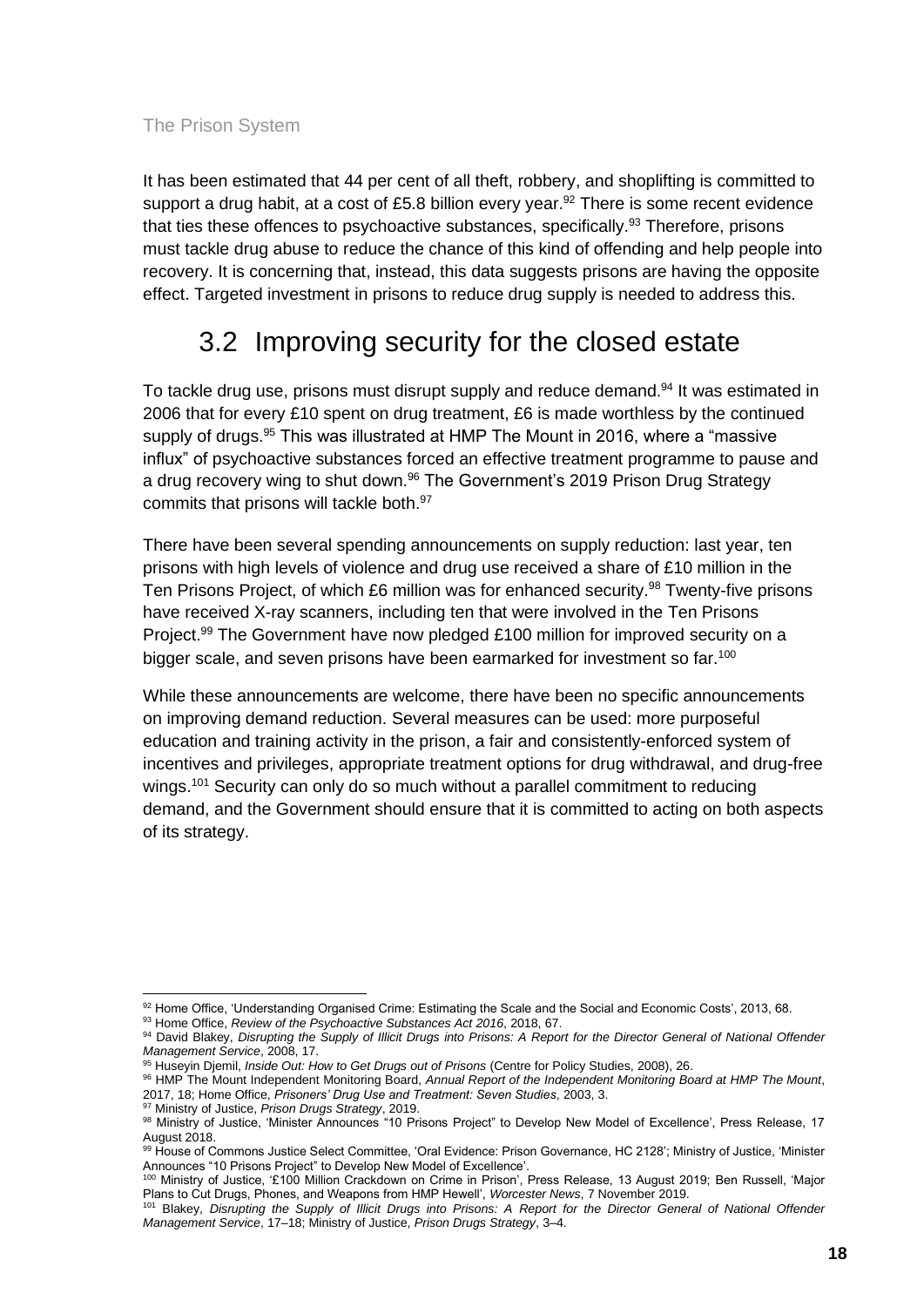



**Source:** *Reform* **Research.** 

Nonetheless, to achieve the most value for investment in demand-reduction, urgent steps must be taken to reduce supply (see Figure 5). Many prisons are not equipped to do this, and security standards vary from prison to prison. For example, HMP Nottingham and HMP Bedford are both category B local prisons with high levels of violence and drug use that have received an Urgent Notification from HMIP, which is the most serious possible warning.<sup>102</sup> HMIP report that Nottingham has been provided a body scanner, but nearly one year after its Urgent Notification Bedford has not, illustrating the inconsistency in security standards in the estate.<sup>103</sup> Investment is urgently needed for prisons that are struggling to stem flows of drugs, weapons and phones.<sup>104</sup>

Based on the costs of the Ten Prisons Project and other case-by-case investments, it is possible to estimate the costs of rolling out enhanced security to the entire closed estate (see Figure 6). While it is unlikely that the entire estate will need this level of investment, this gives an indication of what the Government can afford with £100 million investment.<sup>105</sup> Requirements for each prison will vary depending on pre-existing capability, security categorisation, and configuration; not all prisons will need the same level of investment.<sup>106</sup>

<sup>102</sup> HM Chief Inspector of Prisons Peter Clarke CVO OBE QPM, *Urgent Notification: HM Prison Nottingham*, 2018; Urgent Notification: HM Prison Bedford, *HM Chief Inspector of Prisons Peter Clarke CVO OBE QPM*, 2018.

<sup>103</sup> HM Chief Inspector of Prisons Peter Clarke CVO OBE QPM, *Urgent Notification: HM Prison Nottingham*, 7; HM Inspectorate of Prisons, *Report on an Independent Review of Progress at HMP Bedford*, 2019, 10.

<sup>104</sup> Owers, *IMB National Annual Report 2017/18*, 8, 20.

<sup>&</sup>lt;sup>105</sup> 'Closed estate' refers to the 101 male and female category A, B, and C prisons and closed Young Offenders Institutions. Open prisons and YOIs holding 15-17 year-old children were excluded.

<sup>&</sup>lt;sup>106</sup> The 'configurations' of some prisons mean that it would not be possible to do a blanket roll-out of physical measures. At Pentonville, for example, the Victorian gate means it would not be possible to install a full-body scanner. See: House of Commons Justice Select Committee, 'Oral Evidence: Prison Governance, HC 2128', sec. Q454; HMP Pentonville Independent Monitoring Board, *Annual Report of the Independent Monitoring Board at HMP Pentonville*, 2019, 9.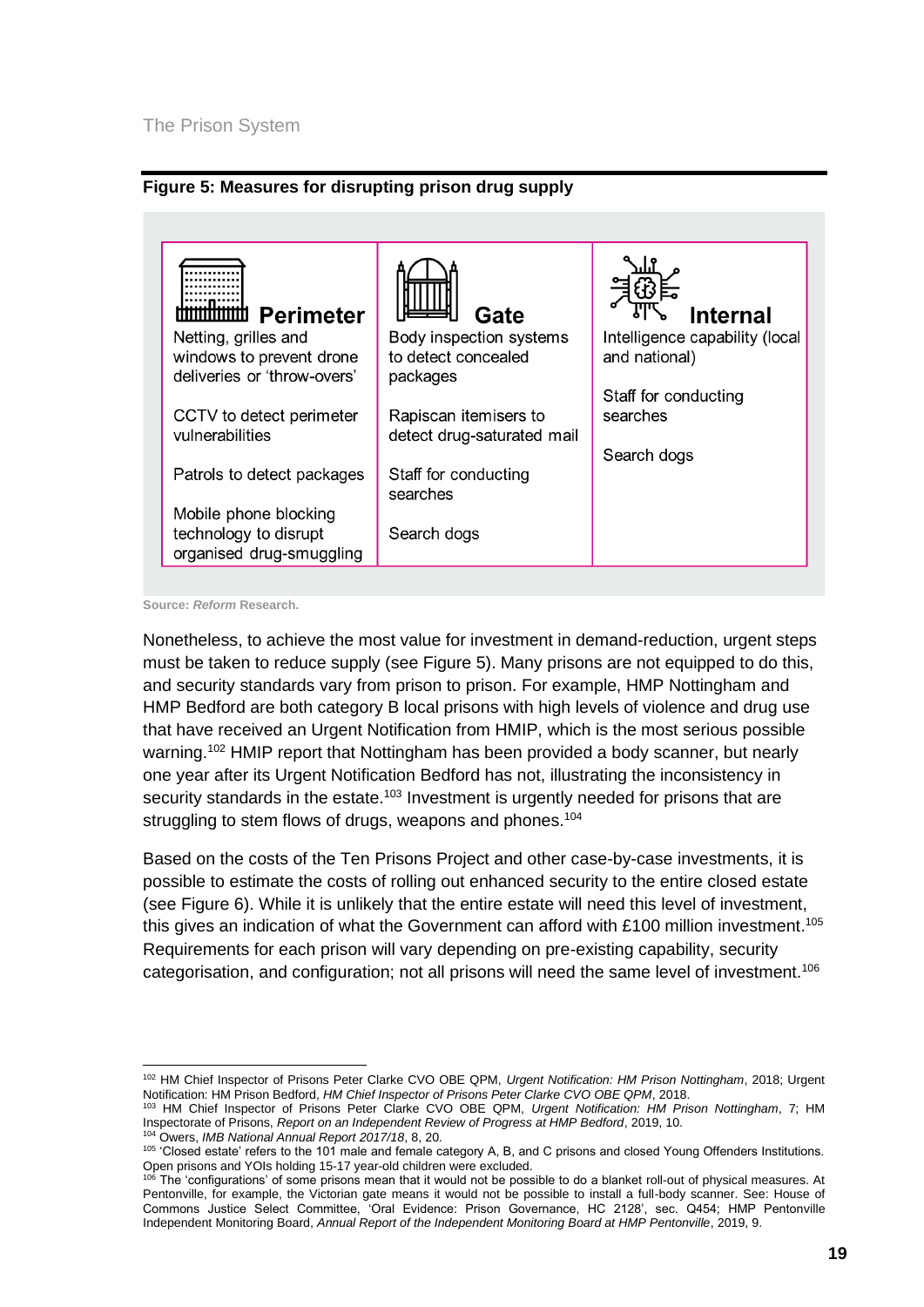**Figure 6: Estimated costs of scaling up the Ten Prisons Project to the entire closed estate**



**Source:** *Reform* **research. NB: £51.6 million is based on the hypothetical replication of the equipment and staff received by prisons in the Ten Prisons Project (£6 million) at every other prison in the closed estate, factoring for body scanners already installed at some prisons. Some prisons will already have Rapiscan itemisers. £21.8 million is yearly staffing cost of this hypothetical investment (the base rate salaries of eight OSG search staff, two band 4 dog handlers, and one drug strategy manager per prison, as received by the ten prisons). <sup>107</sup>This represents a bare minimum recurring cost. With unsocial hours pay, pay increases, and the costs of recruitment and training, this cost would increase considerably. Some recurring costs would also be incurred for equipment maintenance.**

In addition to the costs described in Figure 6, other costs are more difficult to estimate but would be equally significant. Details of phone-detecting technology are secret so costs of wider use cannot be estimated (it is currently deployed at five UK prisons).<sup>108</sup> A Scottish pilot of phone *blocking* (ISMI) technology at two prisons in 2013-14, with mixed results, cost £1.2 million.<sup>109</sup> It is unclear whether this technology is being used in England and Wales, but deploying ISMI at the 33 male category B local prisons alone would cost £19.8 million. Additional, ongoing cost would be incurred for maintenance and upgrades to disrupt new mobile phone technologies. The costs for maintenance to improve perimeter security, such as installing grilles or repairing windows, will vary by prison. It is likely to entail significant cost; repairing all the windows at HMP Birmingham will cost an estimated £6.1 million. 110

Bolstered security will require additional staff to operate it. At HMP Wandsworth, for example, HMIP were told CCTV was not monitored due to a lack of staff.<sup>111</sup> Similarly, a lack of capital investment can be damaging for perimeter security. At HMP Pentonville,

<sup>109</sup> Scottish Prison Service, *Mobile Phone Signal Intervention End Project Report REDACTED FOR RELEASE*, 2015, 5. <sup>110</sup> House of Commons Justice Select Committee, *Prison Population 2022: Planning for the Future, Sixteenth Report of Session 2017-19*, 20.

<sup>107</sup> Prison Service Pay Review Body, *Prison Service Pay Review Body - Eighteenth Report on England and Wales 2019*, 2019, 52.

<sup>108</sup> Ministry of Justice, 'Phone Detection Kit Introduced in Prisons', Press Release, 21 April 2019.

<sup>111</sup> HM Inspectorate of Prisons, *Report on an Unannounced Inspection of HMP Wandsworth by HM Chief Inspector of Prisons*, 2018, 26.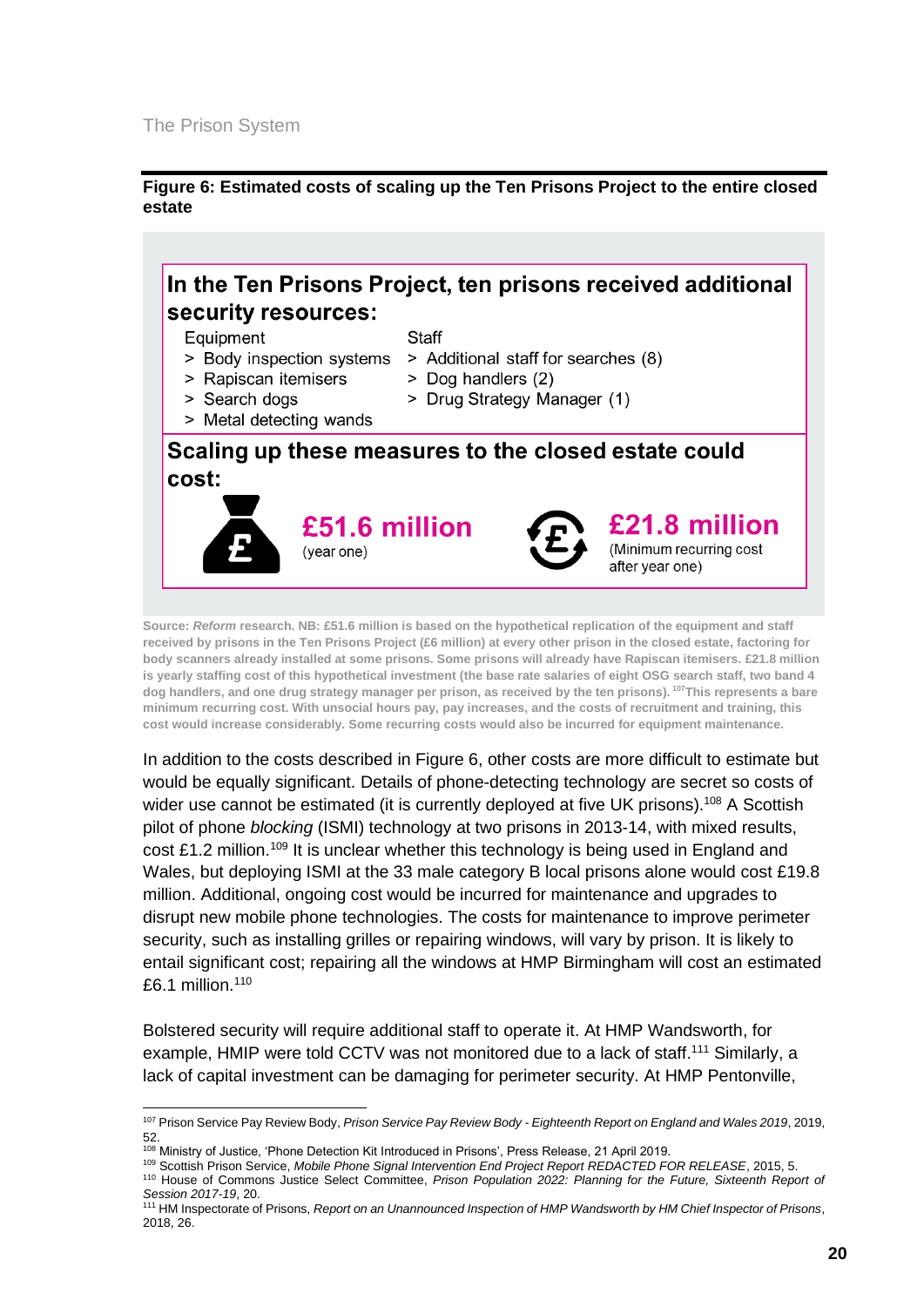800 windows and grilles were identified as needing to be replaced in 2016, but 320 were still unrepaired as of March 2019, allowing contraband to continue to enter the prison.<sup>112</sup> Therefore, investment must take a whole-prison approach, considering staffing and maintenance as well as equipment.

This evidence shows that the promised £100 million for prison security would allow important improvements to be made. It has been claimed this will fund "airport style security" and mobile phone blocking technology in prisons "across the estate".<sup>113</sup> However, the above costings, which are conservative, suggest that a one-off payment will not be enough, as recurring additional costs will be incurred by staffing. Moreover, highmaintenance costs would immediately exceed this budget. Even if the committed £100 million is spent in full, it will need to be bolstered by further annual funding to sustain the improved measures.

**Recommendation 5:** The Government should ensure that the Ministry of Justice receives additional annual funding to sustain new and improved prison security measures, so that prisons can continue to disrupt the supply of contraband in the long term.

<sup>112</sup> HMP Pentonville Independent Monitoring Board, *Annual Report of the Independent Monitoring Board at HMP Pentonville*, 9.

<sup>&</sup>lt;sup>113</sup> Ministry of Justice, '£100 Million Crackdown on Crime in Prison'.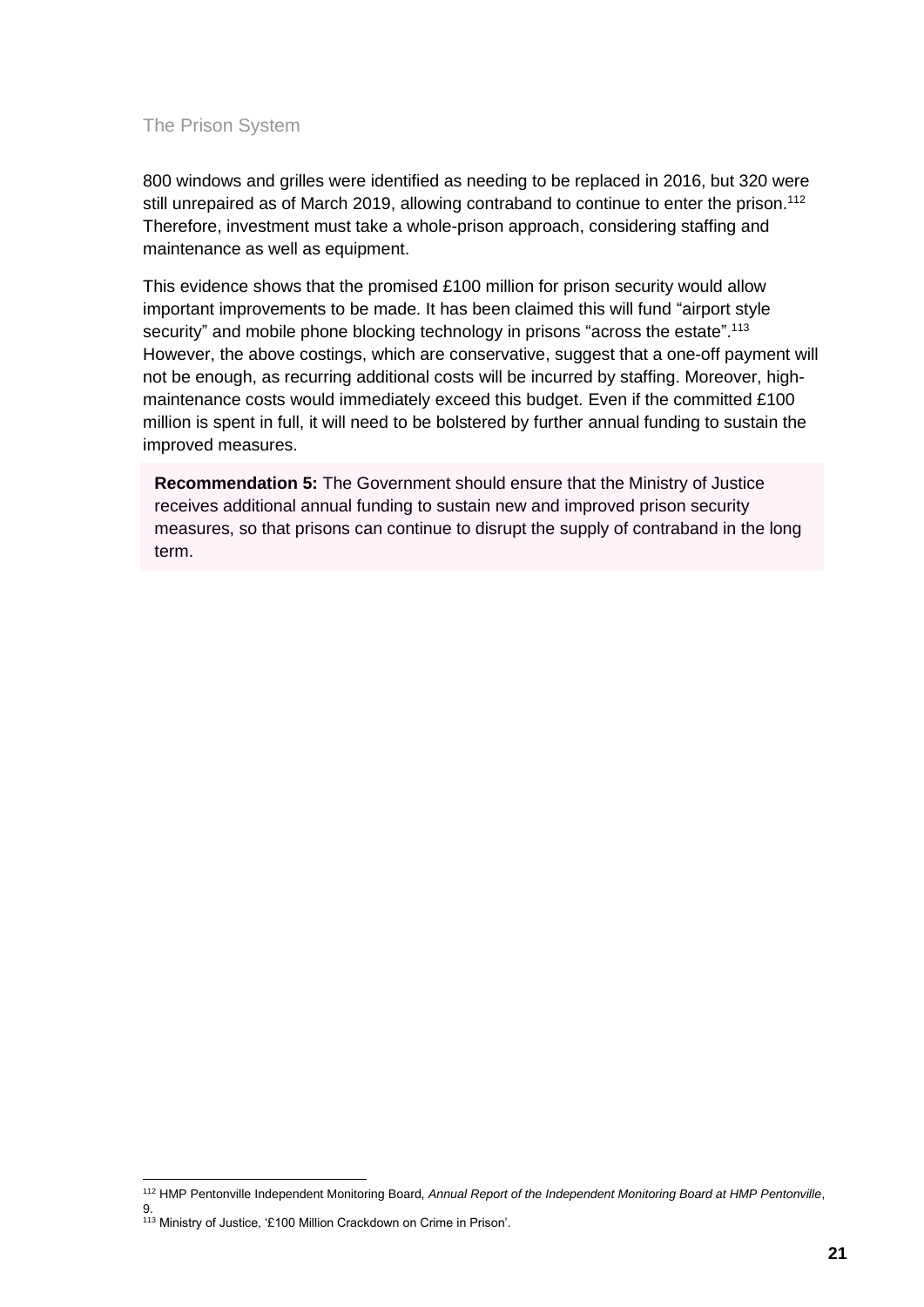## <span id="page-23-0"></span>4. Developing the workforce

Positive and collaborative relationships between prison officers and prisoners are "the crucial factor" in maintaining order in prisons.<sup>114</sup> Establishing these relationships allows experienced and skilled prison officers to focus on managing a prisoner's needs in custody and preparing them for their release. At just over £2 billion a year staffing is the largest proportion of HMPPS's resource spending.<sup>115</sup>

### <span id="page-23-1"></span>4.1 Drivers of poor staff retention

The prison service faces two significant workforce challenges: a large number of inexperienced staff and very poor retention. Since 2010, the number of officers with five or more years' experience has fallen by 42 per cent.<sup>116</sup> With recent recruitment drives, officer numbers are now at the highest levels since 2012, but 35 per cent of these have been in post for less than two years.<sup>117</sup> The Service is struggling to retain these staff: for every three prison officers who are hired and trained, one will leave in less than a year.<sup>118</sup> This makes prisons more unstable and is highly inefficient. HMPPS must now recruit 2,700 officers a year to maintain staffing levels. It costs on average £14,000 to recruit a new prison officer. The estimated cost of recruiting all the officers who have quit the Service since 2015 after less than three years was almost £30 million.<sup>119</sup>

<sup>114</sup> Her Majesty's Prison and Probation Service, *Understanding Prison Violence: A Rapid Evidence Assessment*, 1,5,7. <sup>115</sup> Her Majesty's Prison and Probation Service, *Her Majesty's Prison and Probation Service Annual Report and Accounts* 

*<sup>2018-19</sup>*, 56.

<sup>&</sup>lt;sup>116</sup> Her Majesty's Prison and Probation Service, 'Table 4: HMPPS Staff in Post, by Length of Service (Full Time Equivalent)', Her Majesty's Prison and Probation Service Workforce Statistics Bulletin England and Wales, Her Majesty's Prison and Probation Service Workforce Statistics, 31 March 2019; Ministry of Justice, 'Table 4: NOMS Staff in Post by Length of Service (Full Time Equivalent)', National Offender Management Service Annual Workforce Statistics Bulletin, Her Majesty's Prison and Probation Service Workforce Statistics, 31 March 2017.

<sup>117</sup> Her Majesty's Prison and Probation Service, 'Table 3: HMPPS Staff in Post, by Grade (Full Time Equivalent)', HMPPS workforce statistics bulletin: March 2019 tables, Her Majesty's Prison and Probation Service Workforce Statistics, 31 March 2019; Ministry of Justice, 'Table 3: NOMS Staff in Post, by Grade (Full Time Equivalent)', National Offender Management Service Annual Workforce Statistics Bulletin, Her Majesty's Prison and Probation Service Workforce Statistics, 31 March 2017. <sup>118</sup> Her Majesty's Prison and Probation Service, 'Table 8a: HMPPS Joiners by Grade (Headcount)', Her Majesty's Prison and Probation Service Workforce Statistics Bulletin England and Wales, Her Majesty's Prison and Probation Service Workforce Statistics, 31 March 2019; Ministry of Justice, 'Table 8a: NOMS Joiners by Grade (Headcount)', National Offender Management Service Annual Workforce Statistics Bulletin, Her Majesty's Prison and Probation Service Workforce Statistics, 31 March 2017; Her Majesty's Prison and Probation Service, 'Table 10: HMPPS Leavers, by Length of Service at Leaving (Headcount)', HMPPS workforce statistics bulletin: March 2019 tables, Her Majesty's Prison and Probation Service Workforce Statistics, 31 March 2019; Ministry of Justice, 'Table 10: NOMS Leavers by Length of Service at Leaving (Headcount)', National Offender Management Service Annual Workforce Statistics Bulletin, Her Majesty's Prison and Probation Service Workforce Statistics, 31 March 2017.

<sup>119</sup> Prison Service Pay Review Body, *Prison Service Pay Review Body - Eighteenth Report on England and Wales 2019*, xii.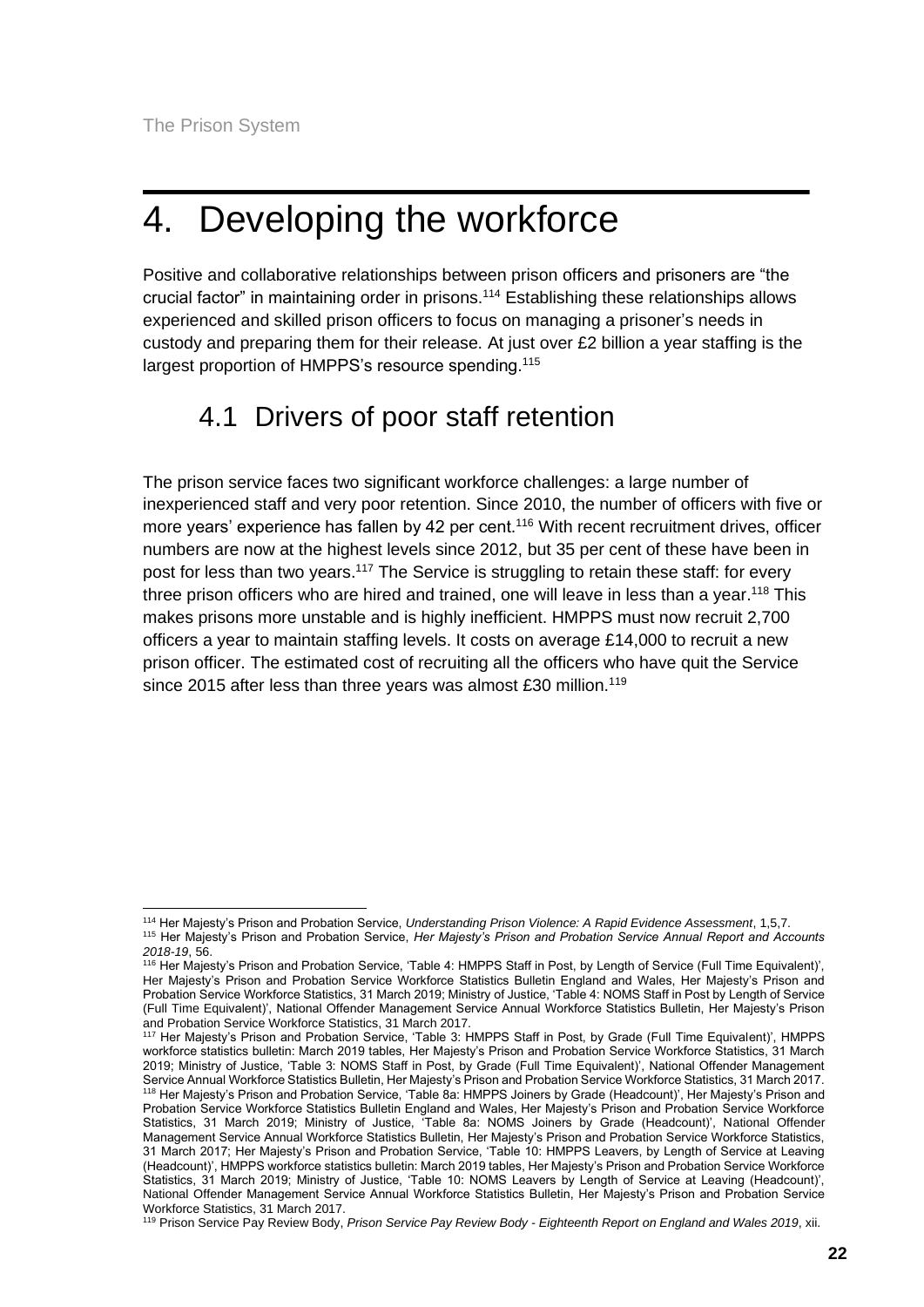



**Source: HMPPS Workforce Statistics, December 2017-March 2019.**

While HMPPS describes poor retention as a "highly localised" and "role specific" issue, retention has worsened nationally.<sup>120</sup> There are acute recruitment and retention issues mostly affecting London and the South East, which may be driven by competitive local markets or the rural locations of some prisons.<sup>121</sup> HMPPS offers pay supplements at particularly affected prisons – "red" or "amber" sites – which have been found to improve recruitment and retention.<sup>122</sup>

Notwithstanding this, regional data shows that retention has worsened in every prison cluster except the youth custody estate. In the East Midlands, West Midlands, Yorkshire and Wales, the leaving rate is now higher than London's (See [Figure 8](#page-25-0)). None of these clusters' prisons have been designated as red or amber sites, but London has six. While recruitment and retention challenges affect particular prisons, then, retention has worsened nationally. This indicates that factors affecting the prison system and prison officers more widely must be addressed.

<sup>120</sup> Her Majesty's Prison and Probation Service, *HMPPS Submission to the Prison Service Pay Review Body*, 2019, 45. <sup>121</sup> Ibid., 48–51.

<sup>122</sup> A list of 'red' and 'amber sites' is given in Prison Service Pay Review Body, *Prison Service Pay Review Body - Eighteenth Report on England and Wales 2019*, n. 28; Her Majesty's Prison and Probation Service, *HMPPS Submission to the Prison Service Pay Review Body*, 44.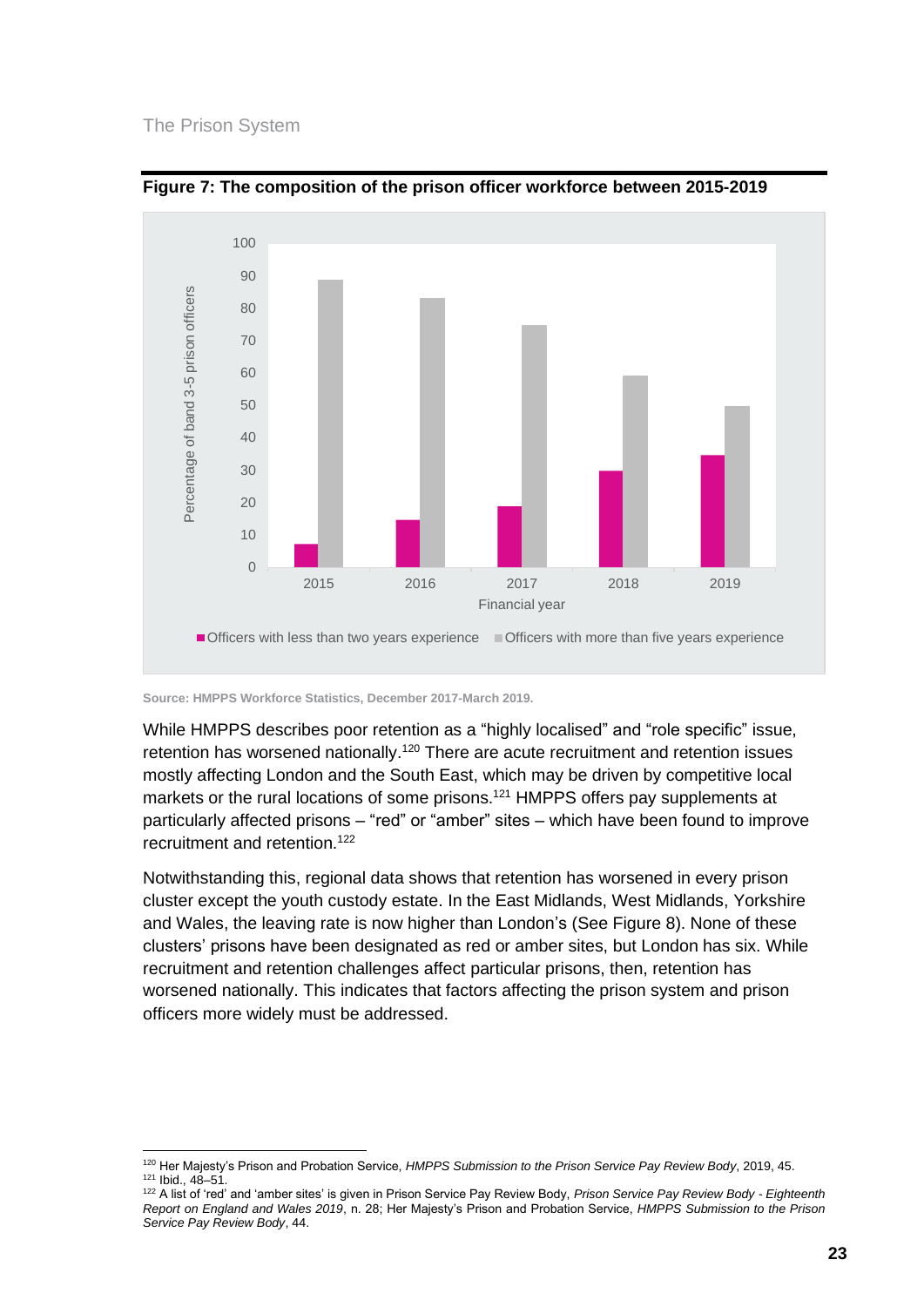

#### <span id="page-25-0"></span>**Figure 8: Prison districts by leaving rate**

**Source: HMPPS Workforce Statistics, March 2019.** 

Poor retention of prison officers is not driven by any one factor. It is likely that a poor working environment, the quality of training, violence, and the small labour market all play a role.<sup>123</sup> It will take time and investment across several areas to tackle these underlying causes.

To retain officers in these circumstances, the Service must be a competitive employer. Only 24 per cent of HMPPS employees who responded to the civil service people's survey agreed with the statement that "[c]ompared to people doing a similar job in other organisations I feel my pay is reasonable".<sup>124</sup> Although anecdotal, in a sample of 11 exofficers surveyed by HMPPS, pay dissatisfaction was the third most significant reason for leaving the Service behind the stress of the job, and the desire to change career.<sup>125</sup> Other uniformed services such as the police and the Border Force are recruiting heavily.<sup>126</sup> These services can offer more competitive or progressive pay, and several interviews carried out for this paper highlighted that officers leaving the prison service are joining them.<sup>127</sup> As Figure 9 shows, entry-level prison officers can expect to take home an average of £116 less per week than a new police constable.

<sup>123</sup> Prison Service Pay Review Body, *Prison Service Pay Review Body - Seventeenth Report on England and Wales 2018*, 2018, 25.

<sup>&</sup>lt;sup>124</sup> Cabinet Office, 'Question B37', Civil Service People Survey 2018: All organisation scores, Civil Service People Survey: 2018 Results, 19 December 2018, 37.

<sup>&</sup>lt;sup>5</sup> Her Majesty's Prison and Probation Service, *HMPPS Submission to the Prison Service Pay Review Body*, 46.

<sup>126</sup> Home Office, 'Home Office Announces First Wave of 20,000 Police Officer Uplift', Press Release, 9 October 2019; Home Office, 'Border Force Recruitment', Webpage, 2 August 2019.

<sup>127</sup> Frances Crook OBE, 'Recruiting Prison Officers Is about to Get Even Tougher', *The Howard League*, 9 August 2019; House of Commons Justice Select Committee, 'Oral Evidence: Prison Population 2022: Planning for the Future, HC 483', Webpage, 11 September 2018, sec. Q222.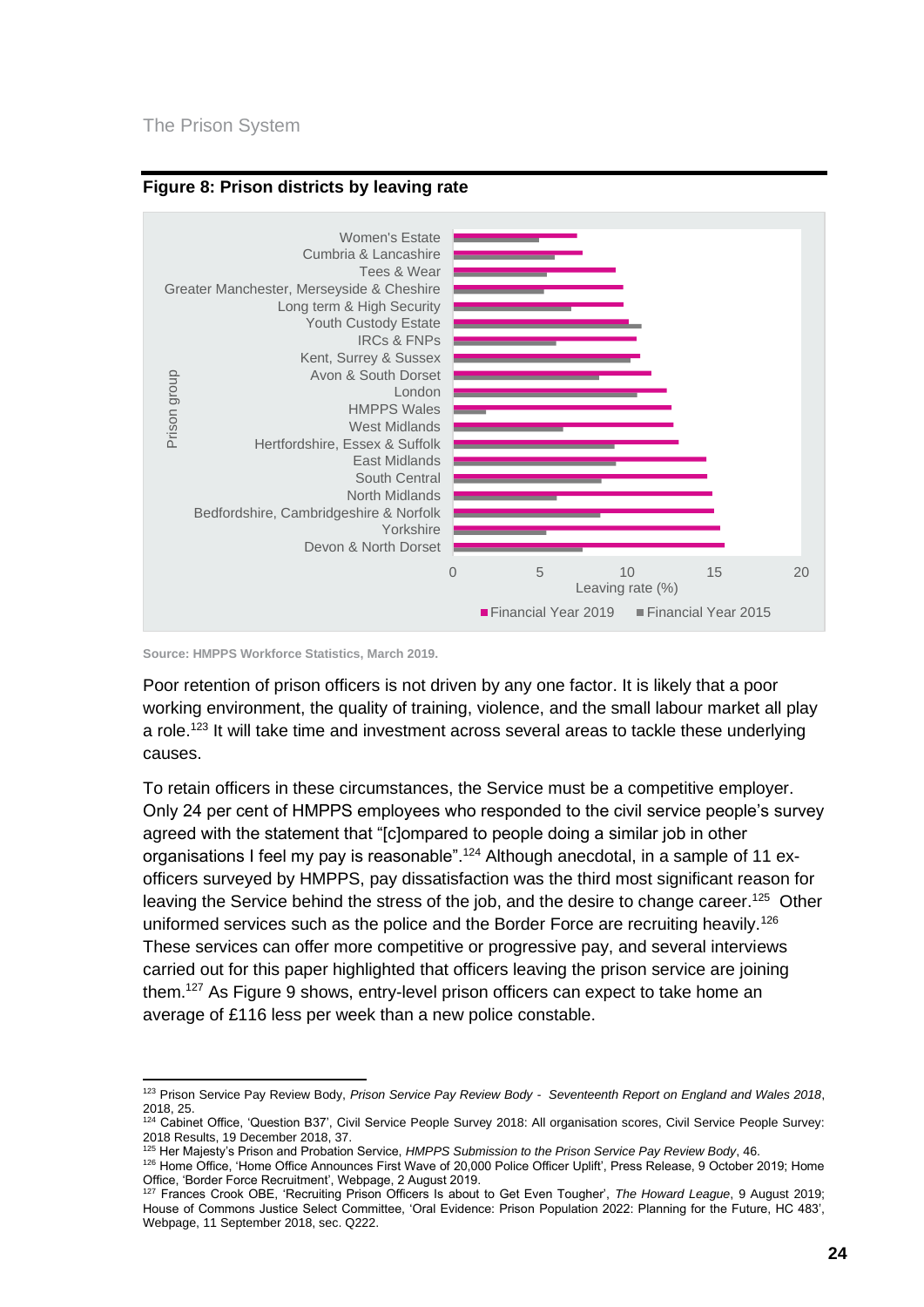|                             | Prison service<br>officers (below<br>principal officer) | Police officers<br>(sergeant and<br>below) | Difference in<br>average weekly<br>earnings |
|-----------------------------|---------------------------------------------------------|--------------------------------------------|---------------------------------------------|
| $10th$ percentile           | £397.20                                                 | £513.20                                    | £116.00                                     |
|                             |                                                         |                                            |                                             |
| 80 <sup>th</sup> percentile | £650.20                                                 | £910.30                                    | £260.30                                     |

#### **Figure 9: The average weekly earnings of prison officers and police officers in 2019**

**Source: Office for National Statistics, (provisional data)** *Earnings and Hours Worked, Occupation by four-digit SOC: ASHE Table 14* **(2019), Table 14.1a. N.B. Principal Officer' was the precursor grade to band 5 custodial manager, which was introduced as part of the Fair and Sustainable pay grades in 2012 (see below). 128**

This is exacerbated by a two-tier pay structure within the prison service. Currently around two thirds of officers are on 'Fair and Sustainable' pay bands introduced in 2012 for anyone joining the Service after that time. The remainder are on the old 'Closed Grades', and many will not opt into Fair and Sustainable pay bands as they are "substantial[ly]" less generous.<sup>129</sup> This divide is a source of frustration for officers and means that two officers doing the same job can be on significantly different salaries.<sup>130</sup> HMPPS had intended to phase out Closed Grades by 2027 by awarding Fair and Sustainable bands to close the gap and encourage staff to opt in. The Service now says that this will not be possible unless "a higher level of investment is [made] available for pay".<sup>131</sup>

### 4.2 Improving retention

<span id="page-26-0"></span>Though pay awards and additional staff training are significant yearly expenses, these costs should be considered alongside the high costs of attrition. Reducing this wastage, and creating a more capable workforce, can create the best value for investment in staffing.

HMPPS recognise the importance of improving retention rates, and intend to achieve this by improving staffing levels, pay, training, and working conditions.<sup>132</sup> Tight finances mean that pay is in competition with other spending priorities, such as maintenance of the

<sup>128</sup> National Offender Management Service and HM Prison Service, *Fair and Sustainable*, 2012, 16.

<sup>129</sup> Prison Service Pay Review Body, *Prison Service Pay Review Body - Eighteenth Report on England and Wales 2019*, 12. <sup>130</sup> Howard League for Penal Reform, *The Role of the Prison Officer - Research Briefing*, 2017, 6.

<sup>131</sup> Prison Service Pay Review Body, *Prison Service Pay Review Body - Eighteenth Report on England and Wales 2019*, 11.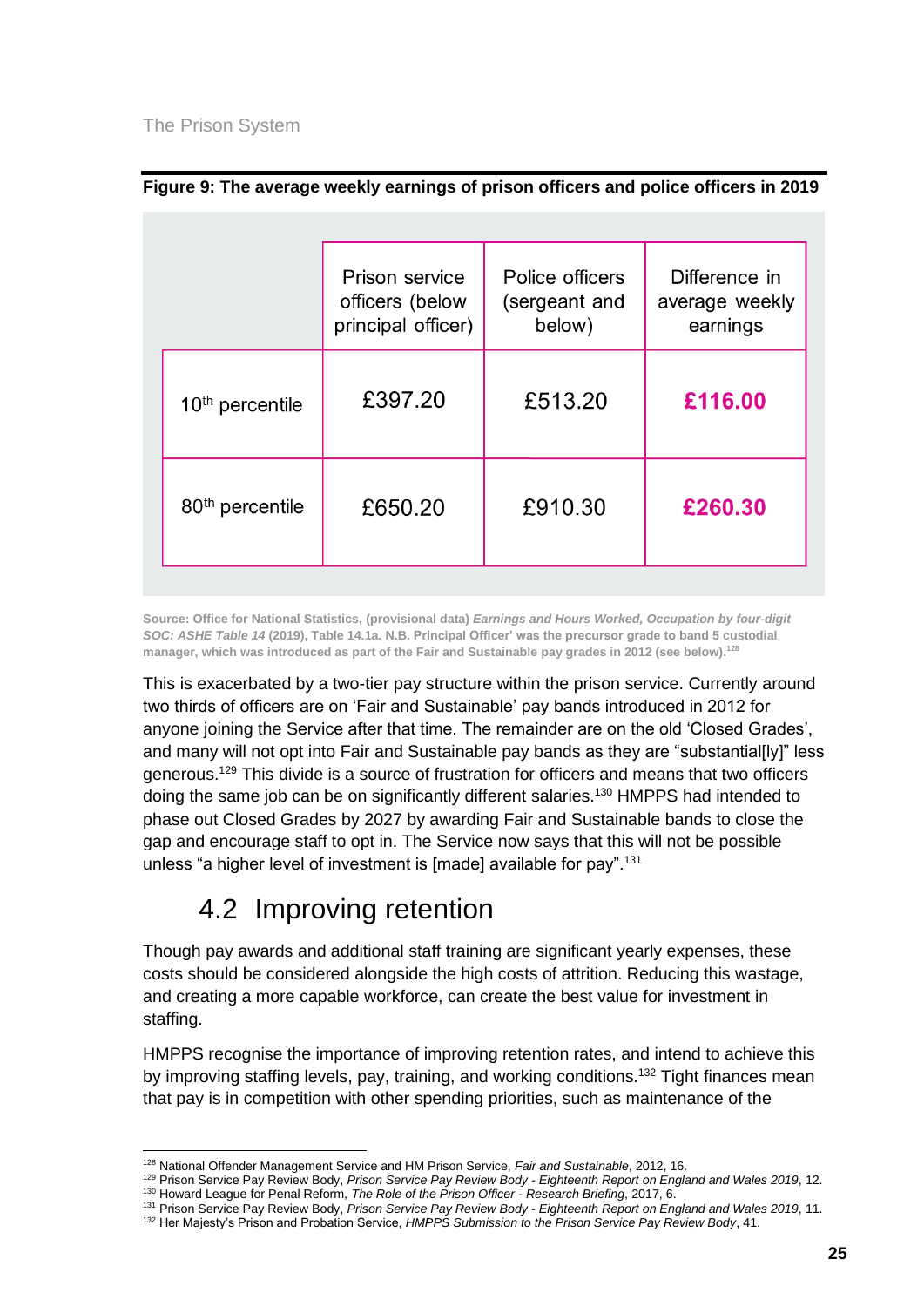estate.<sup>133</sup> In 2019, the Government accepted the awards put forward by the Prison Service Pay Review Body in full at an estimated cost of £24 million. These included a 3 per cent award for band 3 Officers – the highest consolidated rise in over ten years.<sup>134</sup> In recognition of the growing retention challenge, future consolidated, above-inflation pay rises will have to meet two objectives.

First, pay must be competitive at a regional level and within the uniformed services sector. The use of prison-specific pay supplements should be regularly reviewed to ensure they target the right areas; HMP Nottingham receives no pay supplement despite performing worse for recruitment and retention than "amber" site HMP Lewes.<sup>135</sup> Future awards should be made with regard to the findings of pay comparability research commissioned by the Prison Service Pay Review Body this year.<sup>136</sup>

Second, and in pursuit of this, at the 2020 Spending Review the Government must commit protected funding for HMPPS to close the gap between Closed Grade and Fair and Sustainable rates in time to meet the 2027 target. This fairer distribution of pay will improve the morale of Fair and Sustainable staff, the competitiveness of their salary, and afford staff on Closed Grades more progressive pay when it becomes economically attractive to transfer to Fair and Sustainable grades.

**Recommendation 6:** Her Majesty's Treasury should ensure that Her Majesty's Prison and Probation Service has enough funding to close the pay gap between Closed and Fair & Sustainable pay grades by 2027, to end the two-tier pay system for HMPPS staff.

### 4.3 Improving training

<span id="page-27-0"></span>The MoJ also recognises that the quality of training and opportunities for progression can have a positive impact on retention.<sup>137</sup> For new recruits, HMPPS are reviewing the Prison Officer Entry Level Training course to consider how to include a greater practical learning element.<sup>138</sup> Additional on-the-job training can help to address skills gaps and improve prisoner-staff relationships. For instance, Offender Management in Custody keyworkers, who work to manage small groups of prisoners, receive training specific to this role. The introduction of 'Five Minute Intervention' training teaches officers to address negative behaviours in prisoners in short conversations.<sup>139</sup> To improve retention for more experienced officers, particularly on Closed Grades, experienced officers are being encouraged to progress to more advanced roles on Fair and Sustainable grades. Band 4 Advanced Prison Officers have more opportunities for specialist training, and Prison-

<sup>133</sup> Prison Service Pay Review Body, *Prison Service Pay Review Body - Eighteenth Report on England and Wales 2019*, 9. 134 David MP Gauke, 'Government Response to the Prison Service Pay Review Body Recommendations 19/20: Written Statement' (HoC HCWS1768, 22 July 2019); Prison Service Pay Review Body, *Prison Service Pay Review Body - Eighteenth Report on England and Wales 2019*, 39.

<sup>135</sup> Her Majesty's Prison and Probation Service, *HMPPS Submission to the Prison Service Pay Review Body*, 39.

<sup>136</sup> Prison Service Pay Review Body, *Prison Service Pay Review Body - Eighteenth Report on England and Wales 2019*, xv. <sup>137</sup> Ministry of Justice, *Prison Safety and Reform*, 54–55.

<sup>138</sup> Her Majesty's Prison and Probation Service, *Her Majesty's Prison and Probation Service Annual Report and Accounts 2018-19*, 51.

<sup>139</sup> Her Majesty's Prison and Probation Service, *Prisoners' Perceptions of Care and Rehabilitation from Prison Officers Trained as Five Minute Interventionists.*, 2017, 1; Her Majesty's Prison and Probation Service, *HMPPS Submission to the Prison Service Pay Review Body*, 25; Ministry of Justice and Her Majesty's Prison and Probation Service, *Manage the Custodial Sentence Policy Framework*, 2019, sec. 4.23.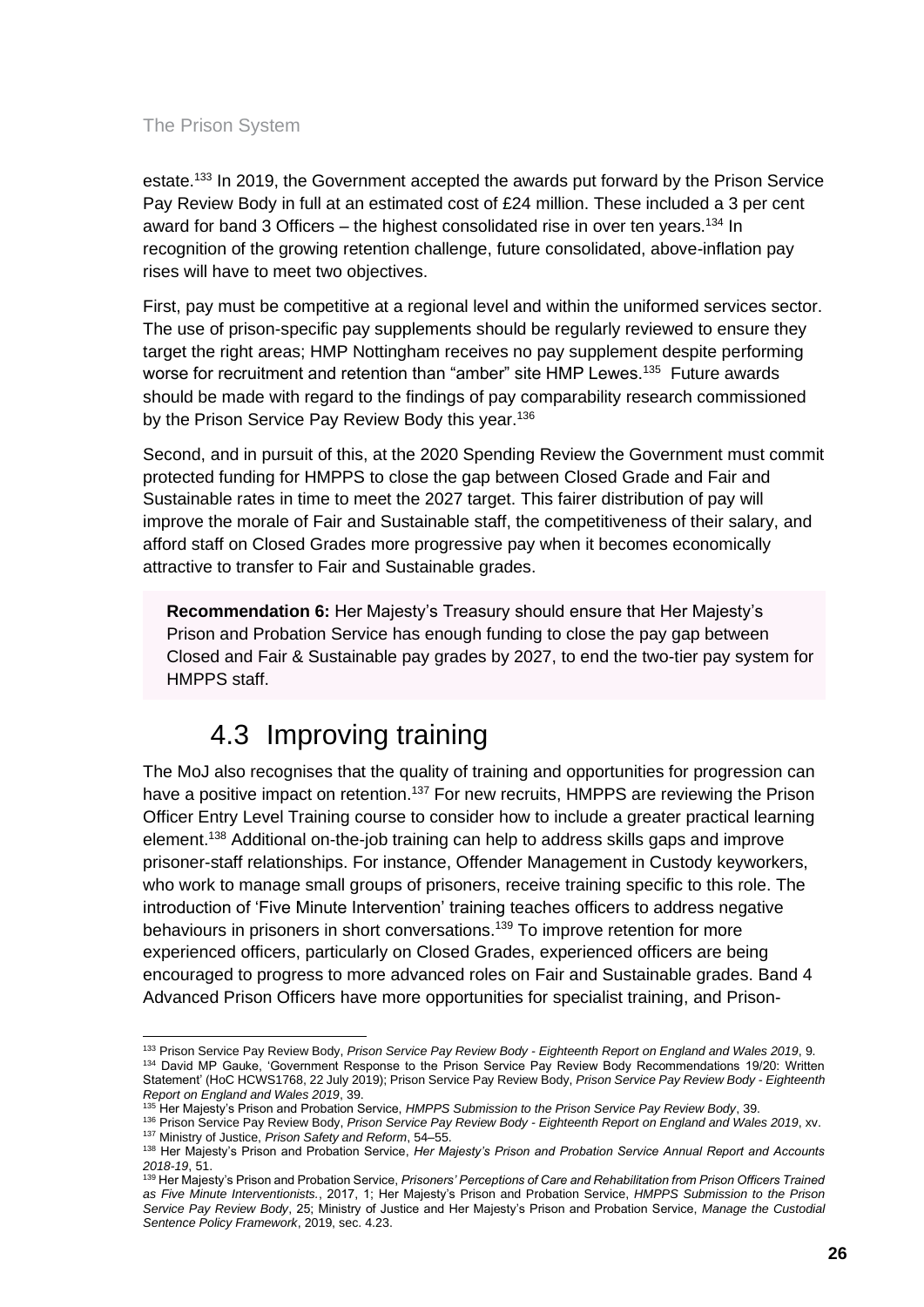Officer-Entry-Level-Training Mentors are responsible for settling new recruits.<sup>140</sup> This mentoring role is particularly encouraging, as HMPPS report that it has been "the most promising intervention" to improve retention of new staff, too.<sup>141</sup> At each level of experience, training should better prepare staff for the demands of their roles and creates opportunities for progression within the Service.

<sup>140</sup> Prison Service Pay Review Body, *Prison Service Pay Review Body - Eighteenth Report on England and Wales 2019*, 11; Her Majesty's Prison and Probation Service, *HMPPS Submission to the Prison Service Pay Review Body*, 41. <sup>141</sup> Her Majesty's Prison and Probation Service, *HMPPS Submission to the Prison Service Pay Review Body*, 41.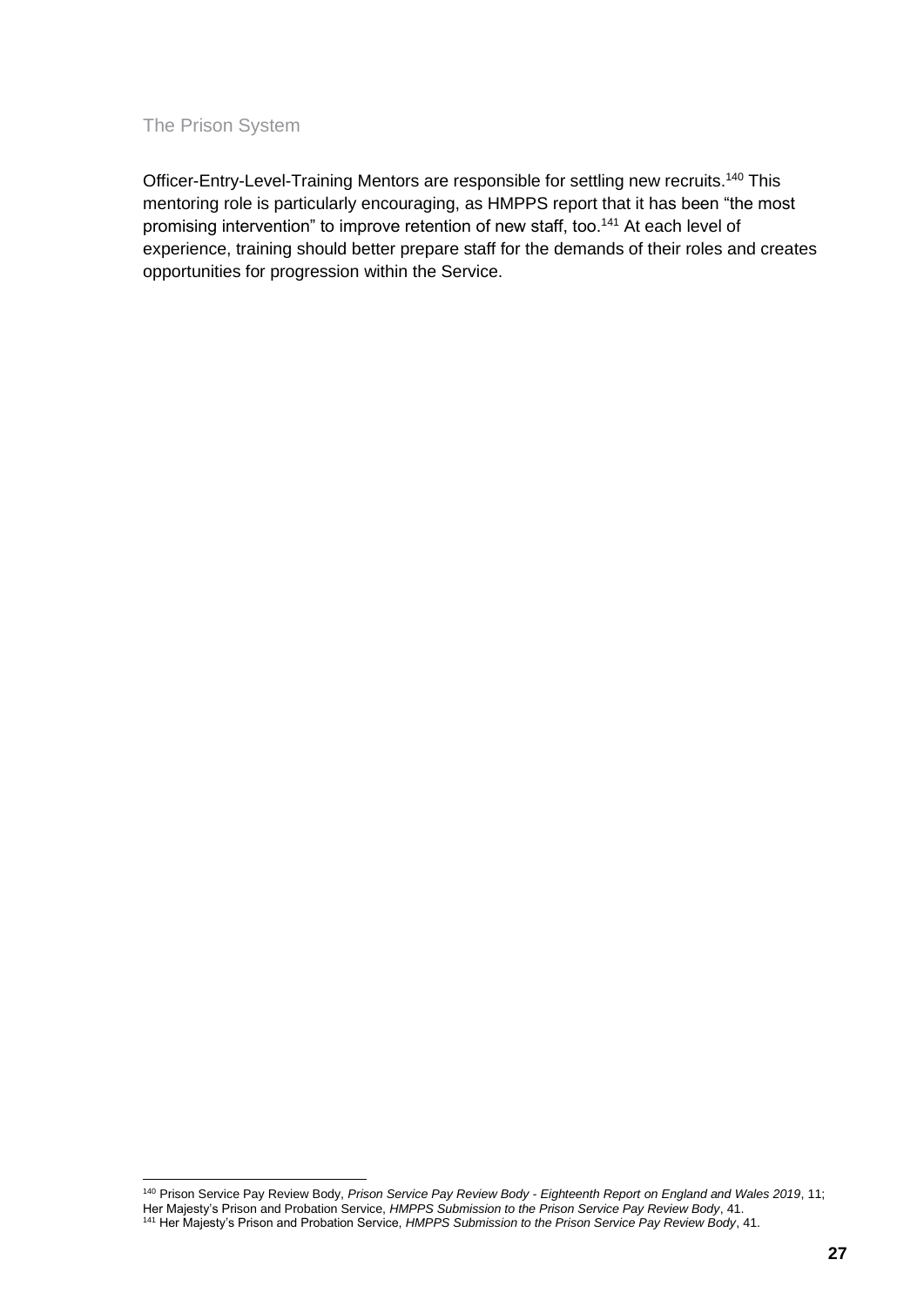# <span id="page-29-0"></span>**Conclusion**

Prisons have become less safe and decent, despite the Government's aspirations. Many prisons are not providing opportunities to address prisoners' behaviours; new and inexperienced prison staff are learning in, or leaving, a tense and demoralising environment. The consequences of this are too often poor social outcomes and reoffending - at continued high cost for the taxpayer. To realise the ambitions of the Government's prison reforms and stop this decline, urgent and evidence-led investment is required.

Prison sentences continue to be used where a non-custodial sentence might be proportionate and more effective. The Government should address this to reduce the churn of short sentenced prisoners who return again and again, to target resource more effectively. To create secure, safe, decent and less crowded prisons, the Government must have a fit-for-purpose prison estate.

Staff are the key agents to helping prisoners to change, and must have prisons that are decent and safe to work in. They must be equipped to reduce the supply of contraband, which would have a significant impact on safety and the prison environment. This would enable staff to focus on running the prison regime. To retain staff so that they gain experience and skills, they need competitive pay and continuous investment in training.

These recommendations would help to stabilise prisons, but they will not be enough. What is clearly lacking is a plan to manage demand on prisons, which must consider every part of the criminal justice system. Siloed decision-making about the recruitment of police officers and sentencing reforms have the potential to put sustained pressure on prisons and probation, by putting more people in prison for longer. The uncertainty around future demand makes it very difficult to plan for the size of the population - and the estate - and their needs.<sup>142</sup> If this fragmented thinking continues, prisons will continue to struggle. This must be a key item for a Royal Commission on the criminal justice system.

<sup>&</sup>lt;sup>142</sup> House of Commons Justice Select Committee, Prison Population 2022: Planning for the Future, Sixteenth Report of *Session 2017-19*.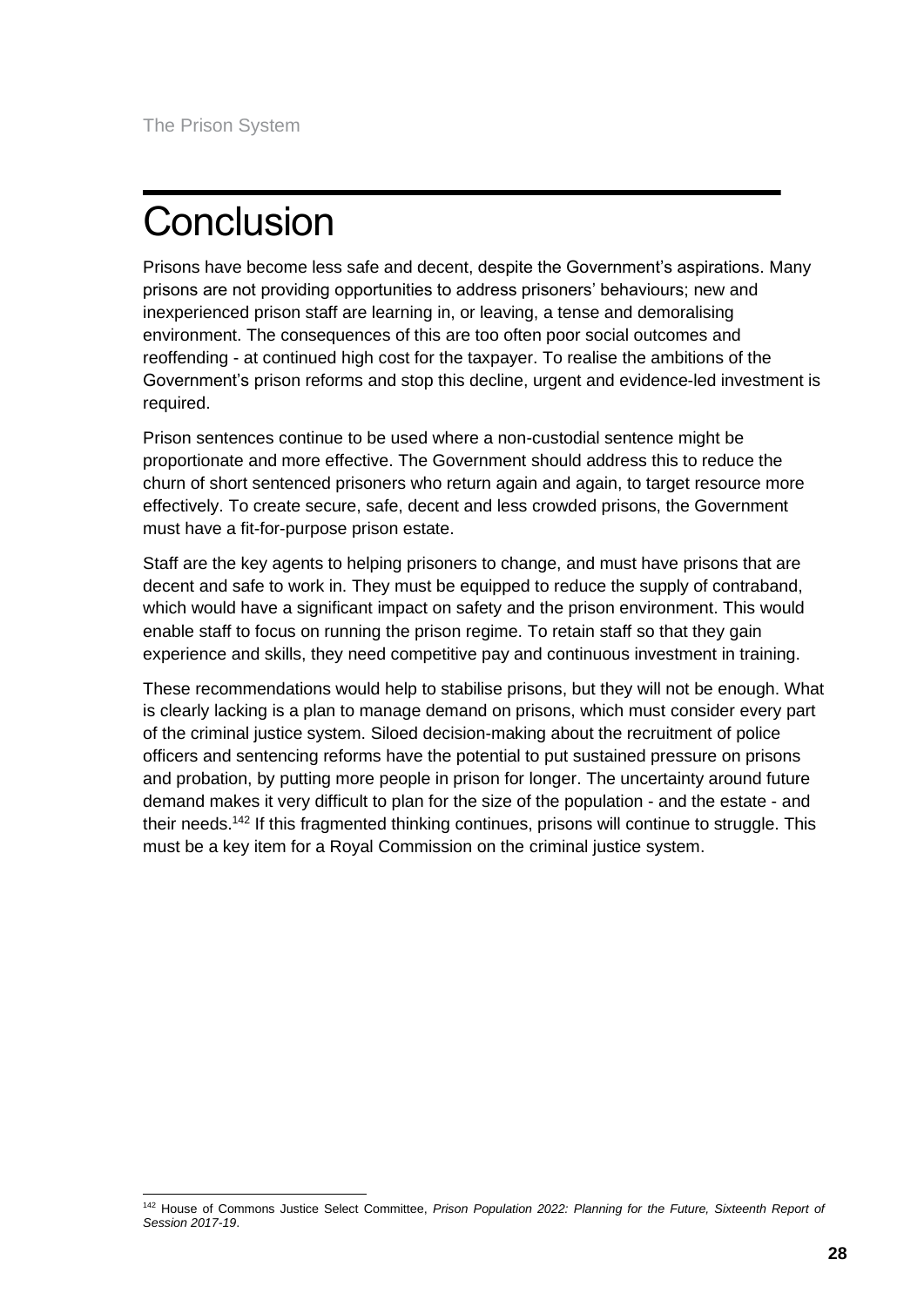## <span id="page-30-0"></span>**Bibliography**

- Argar MP, Edward, and Jackie Doyle-Price MP. 'Community Sentence Treatment Requirement Protocol'. Letter, 28 June 2018.
- Bird, Steve. 'Inside Britain's Prisons Where Inmates Are Addicted to Spice and 999 Calls Are Made Every 40 Minutes'. *The Telegraph*, 1 September 2018.
- Blakey, David. *Disrupting the Supply of Illicit Drugs into Prisons: A Report for the Director General of National Offender Management Service*, 2008.
- Cabinet Office. 'Question B37'. Civil Service People Survey 2018: All organisation scores. Civil Service People Survey: 2018 Results, 19 December 2018.
- Centre for Crime and Justice Studies. *'Stopping Short?' Sentencing Reform and Short Prison Sentences*, 2019.
- Centre for Justice Innovation. *The Changing Use of Pre-Sentence Reports*, 2018.
- CREST. *Where Did It All Go Wrong? A Study into the Use of Community Sentences in England and Wales*, 2017.
- Crook OBE, Frances. 'Recruiting Prison Officers Is about to Get Even Tougher'. *The Howard League*, 9 August 2019.
- Djemil, Huseyin. *Inside Out: How to Get Drugs out of Prisons*. Centre for Policy Studies, 2008.
- Farmer, Lord Michael. *The Importance of Strengthening Prisoners' Family Ties to Prevent Reoffending and Reduce Intergenerational Crime*, 2017.
- Gauke, David MP. 'Government Response to the Prison Service Pay Review Body Recommendations 19/20: Written Statement'. HoC HCWS1768, 22 July 2019.
- Heaton KCB, Sir Richard. 'Letter to Bob Neill MP, Chair, Justice Committee: Ministry of Justice Main Estimate 2019-20', 2 July 2019.
- Her Majesty's Prison and Probation Service. *Her Majesty's Prison and Probation Service Annual Report and Accounts 2018-19*, 2019.
	- ———. *HMPPS Submission to the Prison Service Pay Review Body*, 2019.
- ———. *Prisoners' Perceptions of Care and Rehabilitation from Prison Officers Trained as Five Minute Interventionists.*, 2017.
- $-$ . 'Table 1: Annual Safety in Custody Summary Statistics, England and Wales'. Safety in Custody Statistics - Summary Tables. Safety in Custody: Quarterly Update to June 2019, 31 October 2019.
- ———. 'Table 2.5a: Sentenced Admissions into Prison by Sentence Length, Age Group and Sex'. Prison receptions: January to March 2019. Offender Management Statistics Quarterly: January to March 2019, 25 July 2019.
- $-$ . 'Table 3: HMPPS Staff in Post, by Grade (Full Time Equivalent)'. HMPPS workforce statistics bulletin: March 2019 tables. Her Majesty's Prison and Probation Service Workforce Statistics, 31 March 2019.
- ———. 'Table 4: Annual Assaults Summary Statistics, England and Wales'. Safety in Custody Statistics - Summary Tables. Safety in Custody: Quarterly Update to June 2019, 31 October 2019.
- -. 'Table 4: HMPPS Staff in Post, by Length of Service (Full Time Equivalent)'. Her Majesty's Prison and Probation Service Workforce Statistics Bulletin England and Wales. Her Majesty's Prison and Probation Service Workforce Statistics, 31 March 2019.
- -. 'Table 7.2: Positive Random Mandatory Drug Tests, by Drug Type, 12 Months to March 1999 to 12 Months to March 2019'. Annual HMPPS Digest 2019/19. Annual HMPPS Digest 2019/19, 25 July 2019.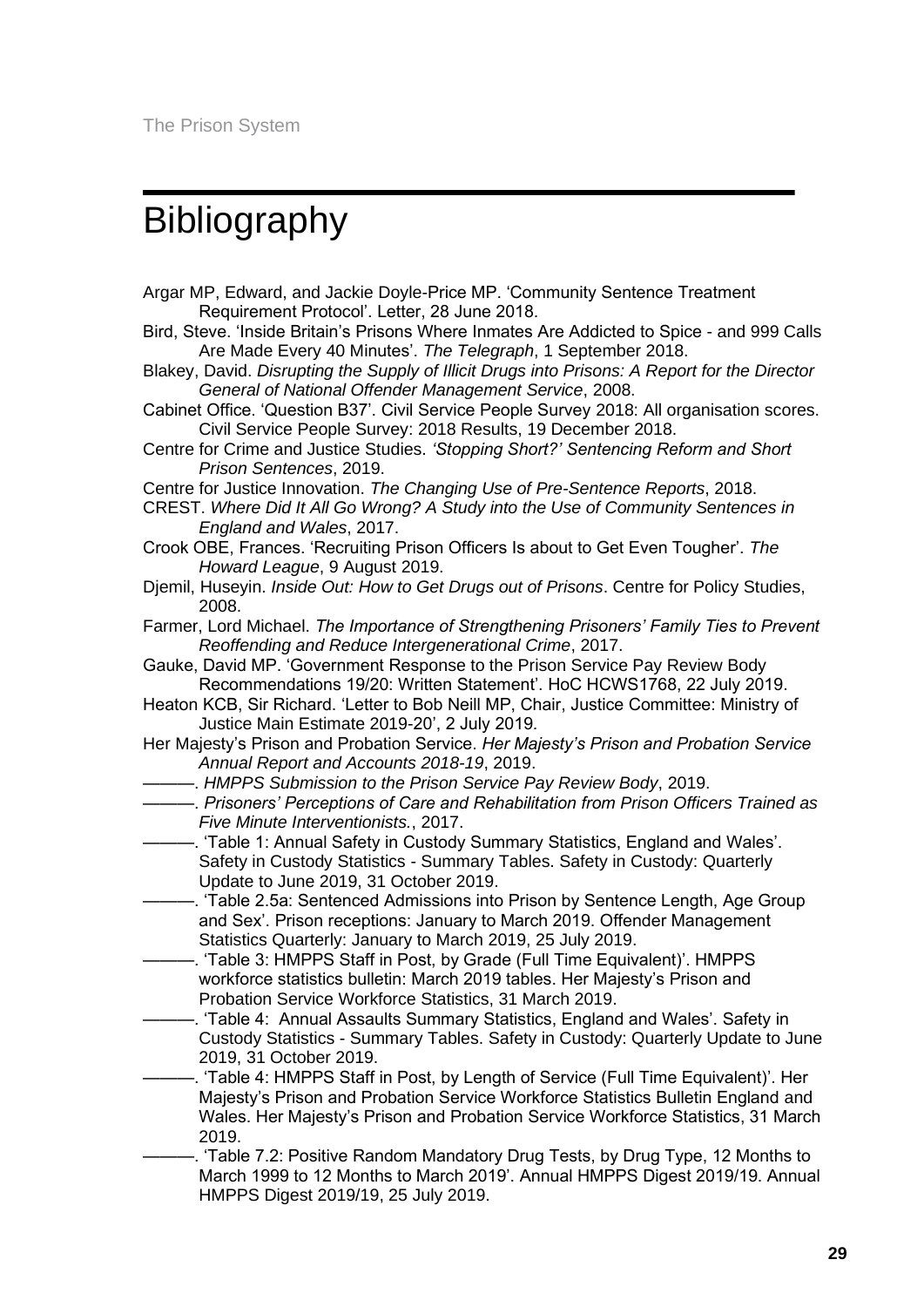| -. 'Table 8a: HMPPS Joiners by Grade (Headcount)'. Her Majesty's Prison and                                                                       |
|---------------------------------------------------------------------------------------------------------------------------------------------------|
| Probation Service Workforce Statistics Bulletin England and Wales. Her Majesty's                                                                  |
| Prison and Probation Service Workforce Statistics, 31 March 2019.                                                                                 |
| -. 'Table 8e: Underlying Leaving Rate of Permanent Staff in Main Grades, by                                                                       |
| Structure and Division'. Her Majesty's Prison and Probation Service Workforce                                                                     |
| Statistics Bulletin England and Wales. HM Prison and Probation Service                                                                            |
| Workforce Quarterly: March 2019, 16 May 2019.                                                                                                     |
| -. 'Table 10: HMPPS Leavers, by Length of Service at Leaving (Headcount)'.                                                                        |
| HMPPS workforce statistics bulletin: March 2019 tables. Her Majesty's Prison and                                                                  |
| Probation Service Workforce Statistics, 31 March 2019.                                                                                            |
| -. 'The Proposed Future Model for Probation: A Draft Operating Blueprint', 2019.                                                                  |
| -----------. Understanding Prison Violence: A Rapid Evidence Assessment, 2018.                                                                    |
| HM Chief Inspector of Prisons Peter Clarke CVO OBE QPM. Urgent Notification: HM                                                                   |
| Prison Nottingham, 2018.                                                                                                                          |
| HM Inspectorate of Prisons. Changing Patterns of Substance Misuse in Adult Prisons and                                                            |
| Service Responses, 2015.<br>-. HM Chief Inspector of Prisons for England and Wales Annual Report 2018-19,                                         |
| 2019.                                                                                                                                             |
| ------------. Life in Prison: Living Conditions. A Findings Paper by HM Inspectorate of Prisons,                                                  |
| 2017.                                                                                                                                             |
| ------------. Report on an Independent Review of Progress at HMP Bedford, 2019.                                                                   |
| ----------. Report on an Unannounced Inspection of HMP Leeds by HM Chief Inspector of                                                             |
| Prisons, 2019.                                                                                                                                    |
| ----- Report on an Unannounced Inspection of HMP Wandsworth by HM Chief                                                                           |
| Inspector of Prisons, 2018.                                                                                                                       |
| HM Inspectorate of Probation. Report of the Chief Inspector of Probation, 2019.                                                                   |
| HM Treasury. Main and Supplementary Estimates, 2015.                                                                                              |
| HMP Coldingley Independent Monitoring Board. Annual Report of the Independent                                                                     |
| Monitoring Board at HMP Coldingley, 2019.                                                                                                         |
| HMP Exeter Independent Monitoring Board. Annual Report of the Independent Monitoring<br>Board at HMP Exeter, 2017.                                |
| HMP Pentonville Independent Monitoring Board. Annual Report of the Independent                                                                    |
| Monitoring Board at HMP Pentonville, 2019.                                                                                                        |
| HMP The Mount Independent Monitoring Board. Annual Report of the Independent                                                                      |
| Monitoring Board at HMP The Mount, 2017.                                                                                                          |
| Home Office. 'Border Force Recruitment'. Webpage, 2 August 2019.                                                                                  |
| - 'Home Office Announces First Wave of 20,000 Police Officer Uplift'. Press                                                                       |
| Release, 9 October 2019.                                                                                                                          |
| ------------. Prisoners' Drug Use and Treatment: Seven Studies, 2003.                                                                             |
| -----------. Review of the Psychoactive Substances Act 2016, 2018.                                                                                |
|                                                                                                                                                   |
| Economic Costs', 2013.                                                                                                                            |
| House of Commons Committee of Public Accounts. Mental Health in Prisons, Eighth                                                                   |
| Report of Session 2017-19. HC 400. London: The Stationery Office, 2017.                                                                           |
| House of Commons Justice Committee. The Role of the Magistracy Sixth Report of                                                                    |
| Session 2016-17. HC 165. London: The Stationery Office, 2016.<br>House of Commons Justice Select Committee. 'Oral Evidence: Prison Governance, HC |
| 2128'. Webpage, 16 July 2019.                                                                                                                     |
| -. 'Oral Evidence: Prison Population 2022: Planning for the Future, HC 483'.                                                                      |
| Webpage, 11 September 2018.                                                                                                                       |
| - Prison Governance, First Report of Session 2019-20. HC 191. Place: The                                                                          |
| Stationery Office, 2019.                                                                                                                          |

**30**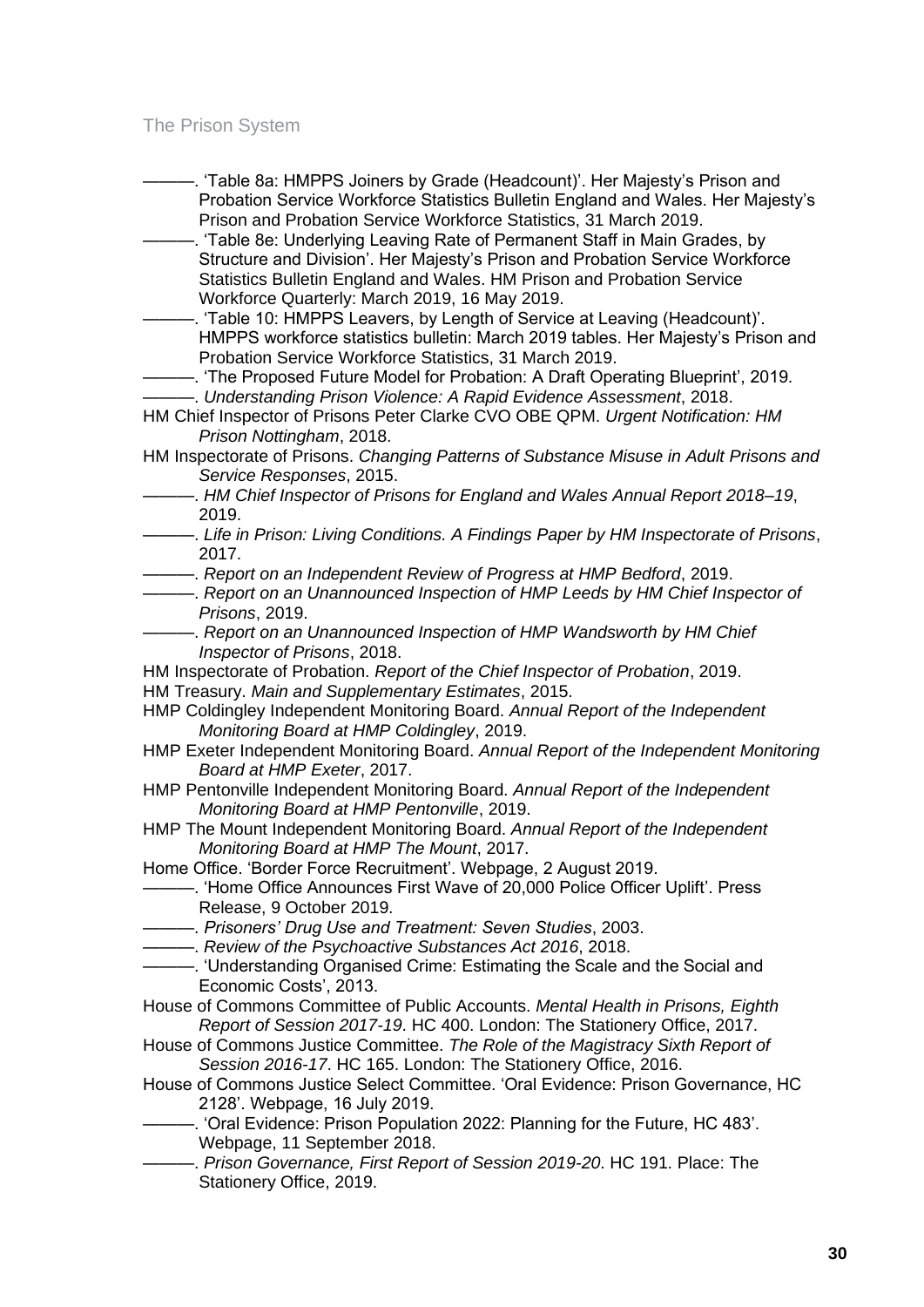| -----------. Prison Population 2022: Planning for the Future, Sixteenth Report of Session                                                                  |  |
|------------------------------------------------------------------------------------------------------------------------------------------------------------|--|
| 2017-19. HC 483. London: Stationery Office, 2019.                                                                                                          |  |
|                                                                                                                                                            |  |
| House of Commons, 2018.                                                                                                                                    |  |
| House of Commons Library. Briefing Paper: UK Prison Population Statistics, 2019.                                                                           |  |
| -------------- Estimates Day: Ministry of Justice Spending, 2018.                                                                                          |  |
| - The Prison Estate, 2018.                                                                                                                                 |  |
| Howard League for Penal Reform. The Role of the Prison Officer - Research Briefing,                                                                        |  |
| 2017.                                                                                                                                                      |  |
| Ministry of Justice. '£100 Million Crackdown on Crime in Prison'. Press Release, 13                                                                        |  |
| August 2019.                                                                                                                                               |  |
| ----------------- '10,000 Extra Prison Places to Keep the Public Safe'. Press Release, 11 August                                                           |  |
| 2019.                                                                                                                                                      |  |
| ------------. Cost per Place and Cost per Prisoner by Individual Person, 2019.                                                                             |  |
| -------------- Economic and Social Costs of Reoffending, 2019.                                                                                             |  |
|                                                                                                                                                            |  |
| Press Release, 17 August 2018.                                                                                                                             |  |
|                                                                                                                                                            |  |
| - Prison Drugs Strategy, 2019.                                                                                                                             |  |
| -------------. Prison Population Projections 2019 to 2024, Enland and Wales, 2019.                                                                         |  |
| - Prison Safety and Reform, 2016.                                                                                                                          |  |
|                                                                                                                                                            |  |
| 2019.                                                                                                                                                      |  |
|                                                                                                                                                            |  |
| England and Wales', 2019.                                                                                                                                  |  |
| ------------. Proven Reoffending Statistics Quarterly Bulletin, July 2017 to September 2017,                                                               |  |
| 2019.                                                                                                                                                      |  |
| - Smarter Sentences, Safer Streets: David Gauke Speech'. Webpage, 18 July                                                                                  |  |
| 2019.                                                                                                                                                      |  |
|                                                                                                                                                            |  |
| Management Service Annual Workforce Statistics Bulletin. Her Majesty's Prison                                                                              |  |
| and Probation Service Workforce Statistics, 31 March 2017.                                                                                                 |  |
| -. 'Table 4: NOMS Staff in Post by Length of Service (Full Time Equivalent)'.                                                                              |  |
| National Offender Management Service Annual Workforce Statistics Bulletin. Her                                                                             |  |
| Majesty's Prison and Probation Service Workforce Statistics, 31 March 2017.                                                                                |  |
| . 'Table 8a: NOMS Joiners by Grade (Headcount)'. National Offender Management                                                                              |  |
| Service Annual Workforce Statistics Bulletin. Her Majesty's Prison and Probation                                                                           |  |
| Service Workforce Statistics, 31 March 2017.                                                                                                               |  |
| -. 'Table 10: NOMS Leavers by Length of Service at Leaving (Headcount)'. National                                                                          |  |
| Offender Management Service Annual Workforce Statistics Bulletin. Her Majesty's                                                                            |  |
| Prison and Probation Service Workforce Statistics, 31 March 2017.                                                                                          |  |
| - 'Table C2a: Adult Proven Reoffending Data, by Custodial Sentence Length (3                                                                               |  |
| Monthly)'. Proven reoffending tables (annual average), January 2017 to March<br>2017. Proven Reoffending Statistics: July to September 2017, 25 July 2019. |  |
|                                                                                                                                                            |  |
| -. 'Table Q5.1a - Offenders Sentenced at All Courts, by Offence Group and<br>Outcome, 12 Months Ending March 2009 to 12 Months Ending March 2019'.         |  |
| Overview Tables. Criminal Justice System Statistics Quarterly: March 2019, 15                                                                              |  |
| August 2019.                                                                                                                                               |  |
| -. The Impact of Short Custodial Sentences, Community Orders and Suspended                                                                                 |  |
| Sentence Orders on Re-Offending, 2015.                                                                                                                     |  |
| - The Impact of Short Custodial Sentences, Community Orders and Suspended                                                                                  |  |
| Sentence Orders on Reoffending, 2019.                                                                                                                      |  |
|                                                                                                                                                            |  |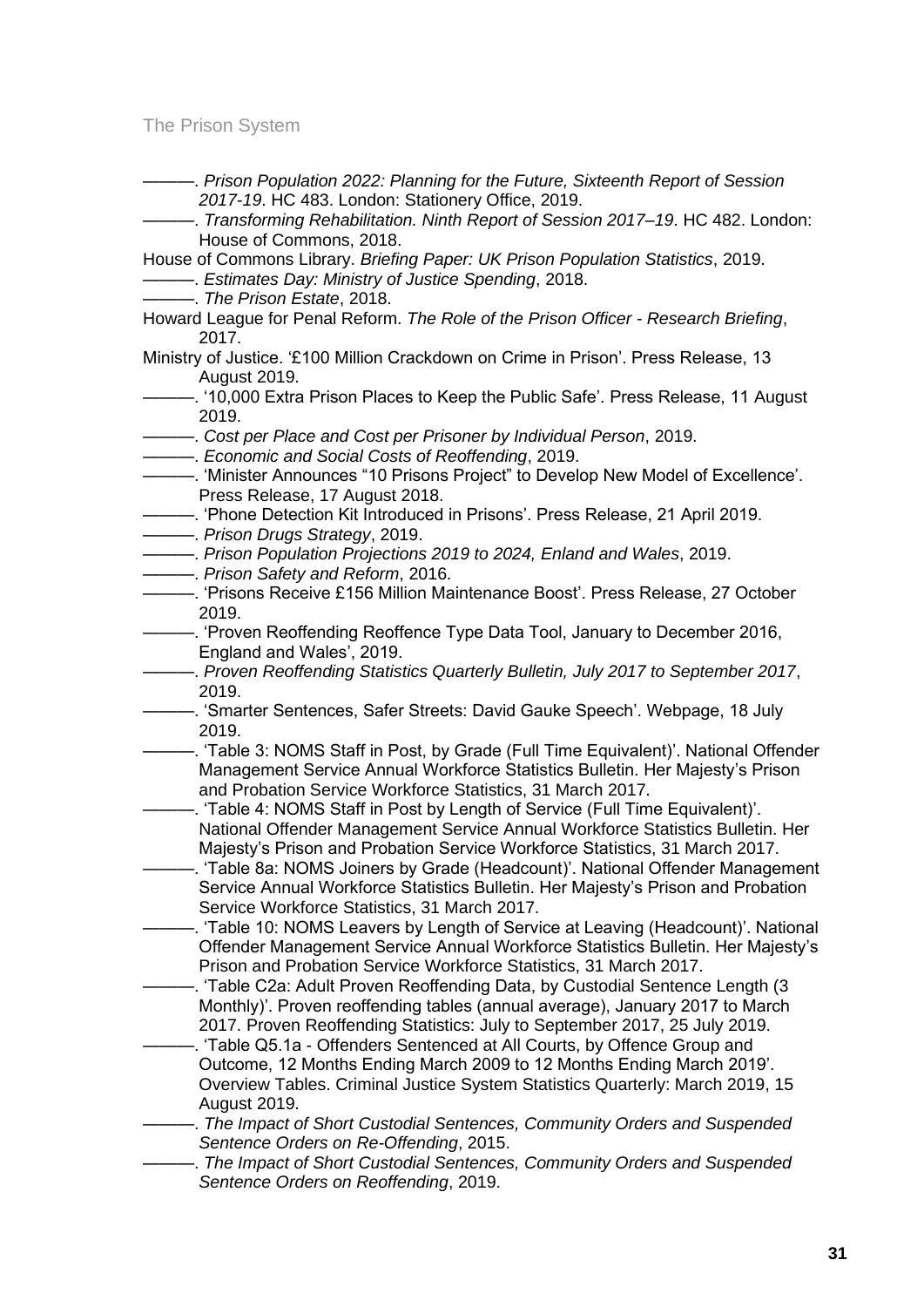Ministry of Justice and National Offender Management Service. 'Certified Prisoner Accomodation', 18 April 2012. PSI 17/2012.

Ministry of Justice, and Her Majesty's Prison and Probation Service. *Manage the Custodial Sentence Policy Framework*, 2019.

National Audit Office. *Managing the Prison Estate*, 2013.

———. *NHS Ambulance Services*, 2017.

———. *Transforming Rehabilitation: Progress Review*, 2019.

National Offender Management Service, and HM Prison Service. *Fair and Sustainable*, 2012.

- New Economics Foundation. *Technical Guidance: The Cost to the State of Short Custodial Sentences*, n.d.
- Norton, Anna. *'Spicing up the Subject' The Recorded Experiences of Prisoners and Prison Staff on the Subject: New Psychoactive Substance Use in a North West Prison*, 2017.

Owers, Dame Anne. *IMB National Annual Report 2017/18*, 2019.

- Prison Reform Trust. *Prison: The Facts*, 2019.
- Prison Service Pay Review Body. *Prison Service Pay Review Body Seventeenth Report on England and Wales 2018*, 2018.
- ———. *Prison Service Pay Review Body - Eighteenth Report on England and Wales 2019*, 2019.
- Prisons and Probation Ombudsman. *Learning Lessons Bulletin: Fatal Incident Investigations Issue 9*, 2015.
- Public Health England. *New Psychoactive Substances (NPS) in Prisons: A Toolkit for Prison Staff*, 2015.
- Revolving Doors Agency. *Reducing the Use of Short Prison Sentences in Favour of a Smarter Approach*, 2019.
- Russell, Ben. 'Major Plans to Cut Drugs, Phones, and Weapons from HMP Hewell'. *Worcester News*, 7 November 2019.
- Scottish Prison Service. *Mobile Phone Signal Intervention End Project Report REDACTED FOR RELEASE*, 2015.

Sentencing Council. *Imposition of Community and Custodial Sentences*, 2017.

Stewart OBE MP, Rory. 'Written Evidence from Rory Stewart OBE MP, Minister of State for Justice, Ministry of Justice (Ppp0075)'. House of Commons Justice Committee, n.d. HC483.

Urgent Notification: HM Prison Bedford. *HM Chief Inspector of Prisons Peter Clarke CVO OBE QPM*, 2018.

Wheatley, Michael, Martin Stephens, and Matthew Clarke. 'Violence, Aggression and Agitation - What Part Do New Psychoactive Substances Play'. *Prison Service Journal*, no. 221 (September 2015).